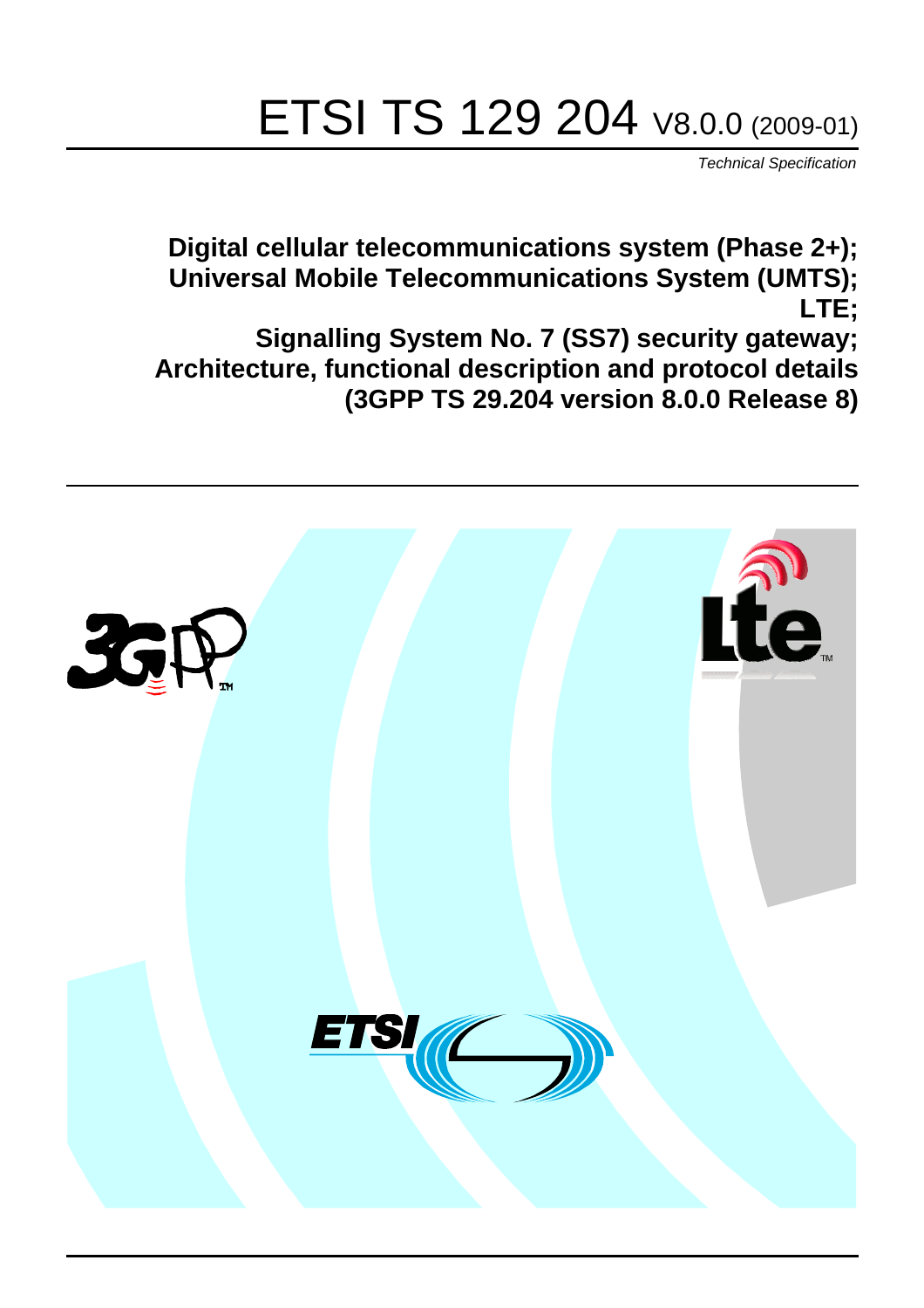Reference RTS/TSGC-0429204v800

> Keywords GSM, LTE, UMTS

## *ETSI*

#### 650 Route des Lucioles F-06921 Sophia Antipolis Cedex - FRANCE

Tel.: +33 4 92 94 42 00 Fax: +33 4 93 65 47 16

Siret N° 348 623 562 00017 - NAF 742 C Association à but non lucratif enregistrée à la Sous-Préfecture de Grasse (06) N° 7803/88

#### *Important notice*

Individual copies of the present document can be downloaded from: [http://www.etsi.org](http://www.etsi.org/)

The present document may be made available in more than one electronic version or in print. In any case of existing or perceived difference in contents between such versions, the reference version is the Portable Document Format (PDF). In case of dispute, the reference shall be the printing on ETSI printers of the PDF version kept on a specific network drive within ETSI Secretariat.

Users of the present document should be aware that the document may be subject to revision or change of status. Information on the current status of this and other ETSI documents is available at <http://portal.etsi.org/tb/status/status.asp>

If you find errors in the present document, please send your comment to one of the following services: [http://portal.etsi.org/chaircor/ETSI\\_support.asp](http://portal.etsi.org/chaircor/ETSI_support.asp)

#### *Copyright Notification*

No part may be reproduced except as authorized by written permission. The copyright and the foregoing restriction extend to reproduction in all media.

> © European Telecommunications Standards Institute 2009. All rights reserved.

**DECT**TM, **PLUGTESTS**TM, **UMTS**TM, **TIPHON**TM, the TIPHON logo and the ETSI logo are Trade Marks of ETSI registered for the benefit of its Members.

**3GPP**TM is a Trade Mark of ETSI registered for the benefit of its Members and of the 3GPP Organizational Partners. **LTE**™ is a Trade Mark of ETSI currently being registered

for the benefit of its Members and of the 3GPP Organizational Partners.

**GSM**® and the GSM logo are Trade Marks registered and owned by the GSM Association.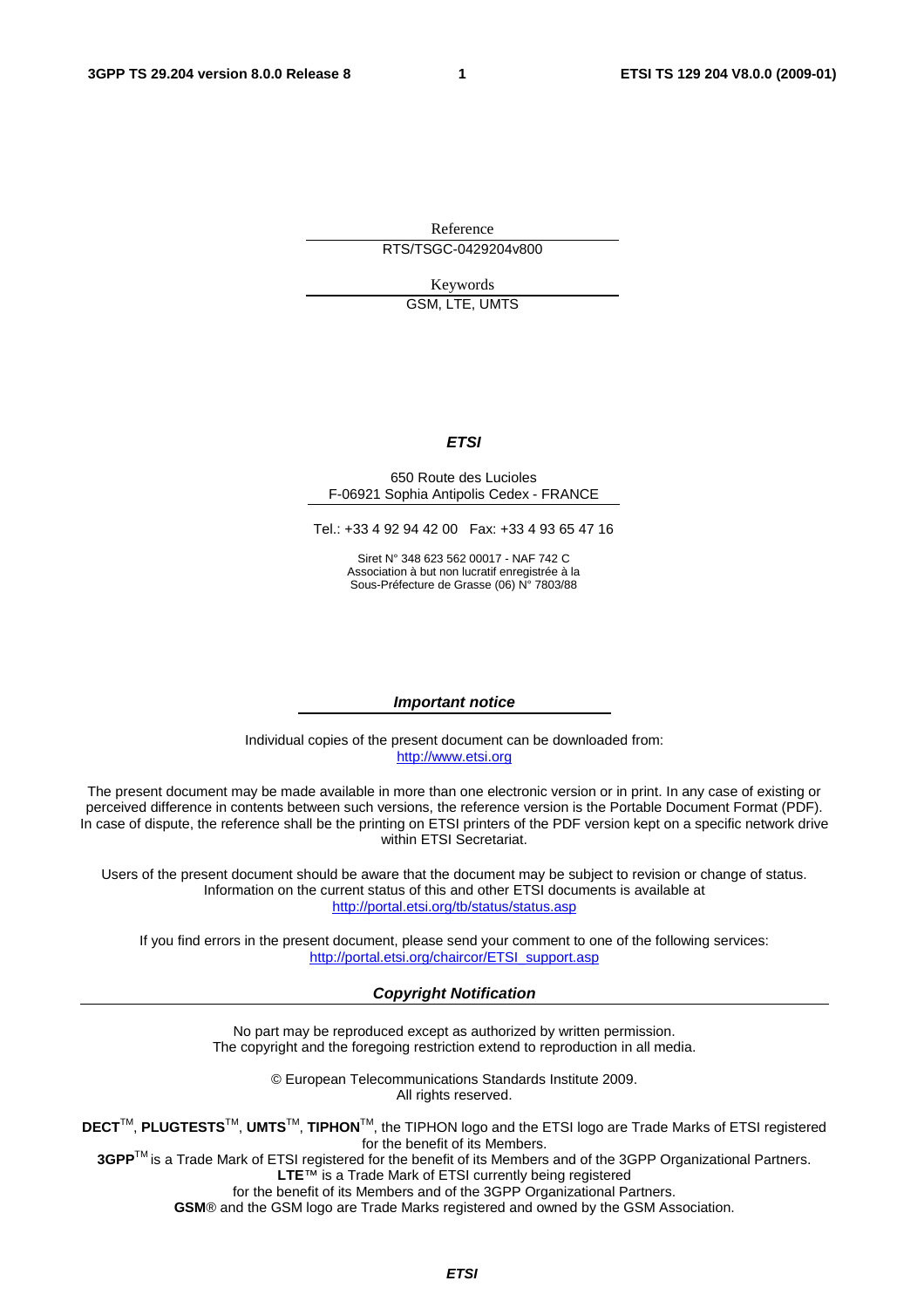### Intellectual Property Rights

IPRs essential or potentially essential to the present document may have been declared to ETSI. The information pertaining to these essential IPRs, if any, is publicly available for **ETSI members and non-members**, and can be found in ETSI SR 000 314: *"Intellectual Property Rights (IPRs); Essential, or potentially Essential, IPRs notified to ETSI in respect of ETSI standards"*, which is available from the ETSI Secretariat. Latest updates are available on the ETSI Web server ([http://webapp.etsi.org/IPR/home.asp\)](http://webapp.etsi.org/IPR/home.asp).

Pursuant to the ETSI IPR Policy, no investigation, including IPR searches, has been carried out by ETSI. No guarantee can be given as to the existence of other IPRs not referenced in ETSI SR 000 314 (or the updates on the ETSI Web server) which are, or may be, or may become, essential to the present document.

### Foreword

This Technical Specification (TS) has been produced by ETSI 3rd Generation Partnership Project (3GPP).

The present document may refer to technical specifications or reports using their 3GPP identities, UMTS identities or GSM identities. These should be interpreted as being references to the corresponding ETSI deliverables.

The cross reference between GSM, UMTS, 3GPP and ETSI identities can be found under [http://webapp.etsi.org/key/queryform.asp.](http://webapp.etsi.org/key/queryform.asp)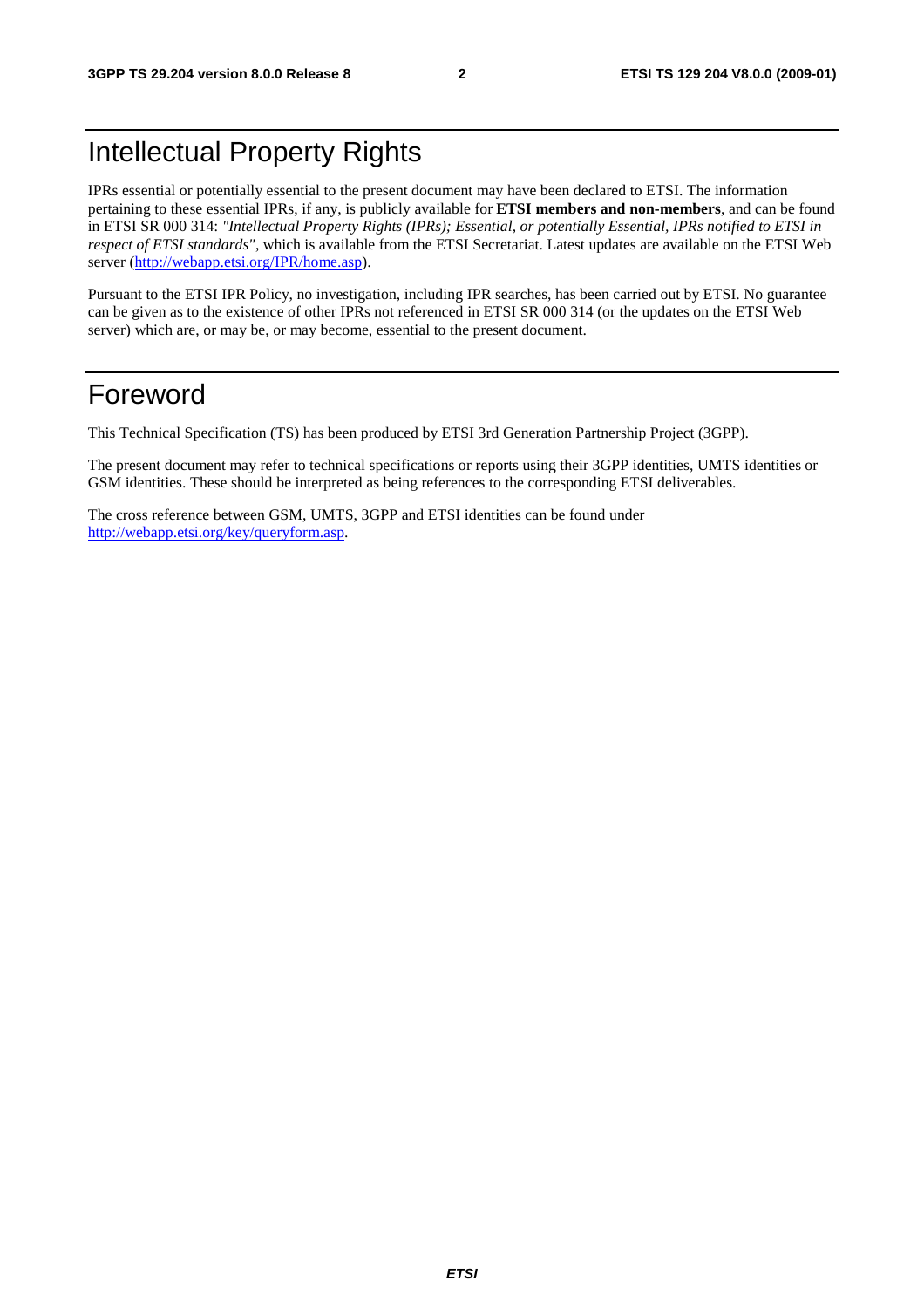$\mathbf{3}$ 

## Contents

| 1              |                               |  |  |
|----------------|-------------------------------|--|--|
| 2              |                               |  |  |
| 3              |                               |  |  |
| 3.1<br>3.2     |                               |  |  |
| $\overline{4}$ |                               |  |  |
|                |                               |  |  |
| 4.1<br>4.1.1   |                               |  |  |
| 4.1.2          |                               |  |  |
| 4.1.3          |                               |  |  |
| 4.1.4          |                               |  |  |
| 4.1.5          |                               |  |  |
| 4.1.6          |                               |  |  |
| 4.1.7          |                               |  |  |
| 4.1.8          |                               |  |  |
| 4.1.9          |                               |  |  |
| 4.1.10         |                               |  |  |
| 5              |                               |  |  |
| 5.1            |                               |  |  |
| 5.1.1          |                               |  |  |
| 5.1.2          |                               |  |  |
| 5.1.3          |                               |  |  |
| 5.1.4          |                               |  |  |
| 5.1.4.1        |                               |  |  |
| 5.1.4.2        |                               |  |  |
| 5.1.4.3        |                               |  |  |
|                | <b>Annex A (informative):</b> |  |  |
|                |                               |  |  |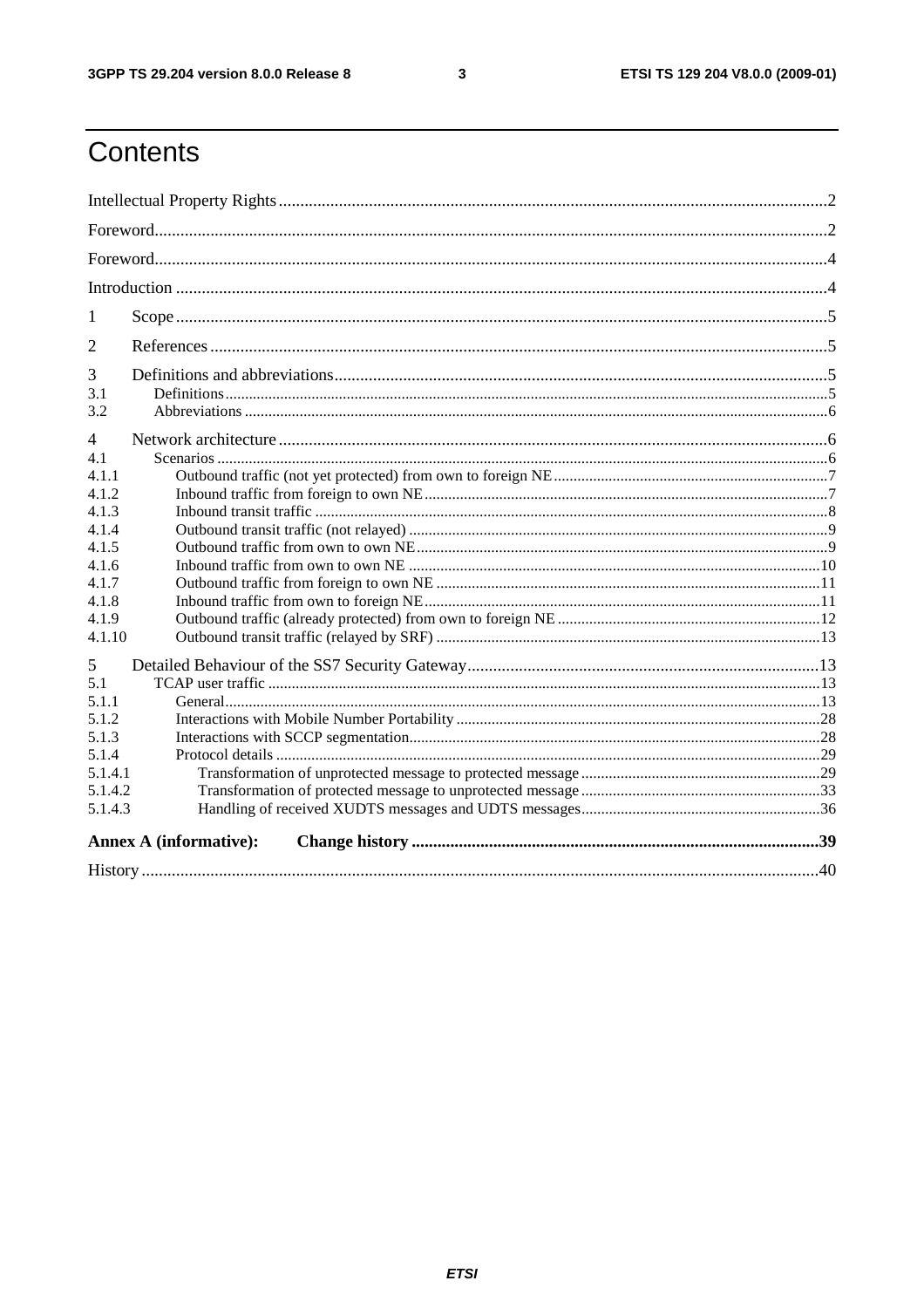### Foreword

This Technical Specification has been produced by the 3<sup>rd</sup> Generation Partnership Project (3GPP).

The contents of the present document are subject to continuing work within the TSG and may change following formal TSG approval. Should the TSG modify the contents of the present document, it will be re-released by the TSG with an identifying change of release date and an increase in version number as follows:

Version x.y.z

where:

- x the first digit:
	- 1 presented to TSG for information;
	- 2 presented to TSG for approval;
	- 3 or greater indicates TSG approved document under change control.
- y the second digit is incremented for all changes of substance, i.e. technical enhancements, corrections, updates, etc.
- z the third digit is incremented when editorial only changes have been incorporated in the document.

### Introduction

The absence of security in Signalling System No. 7 (SS7) networks is an identified security weakness in 2G systems. This was formerly perceived not to be a problem, since the SS7 networks were the provinces of a small number of large institutions. This is no longer the case, and so there is now a need for security precautions.

For 3G systems it is a clear goal to be able to protect inter-network SS7 signalling protocols. The protection is done by security gateways which are located at the network border. As a consequence intra network SS7 signalling is not protected and network elements other than Security Gateways are not impacted.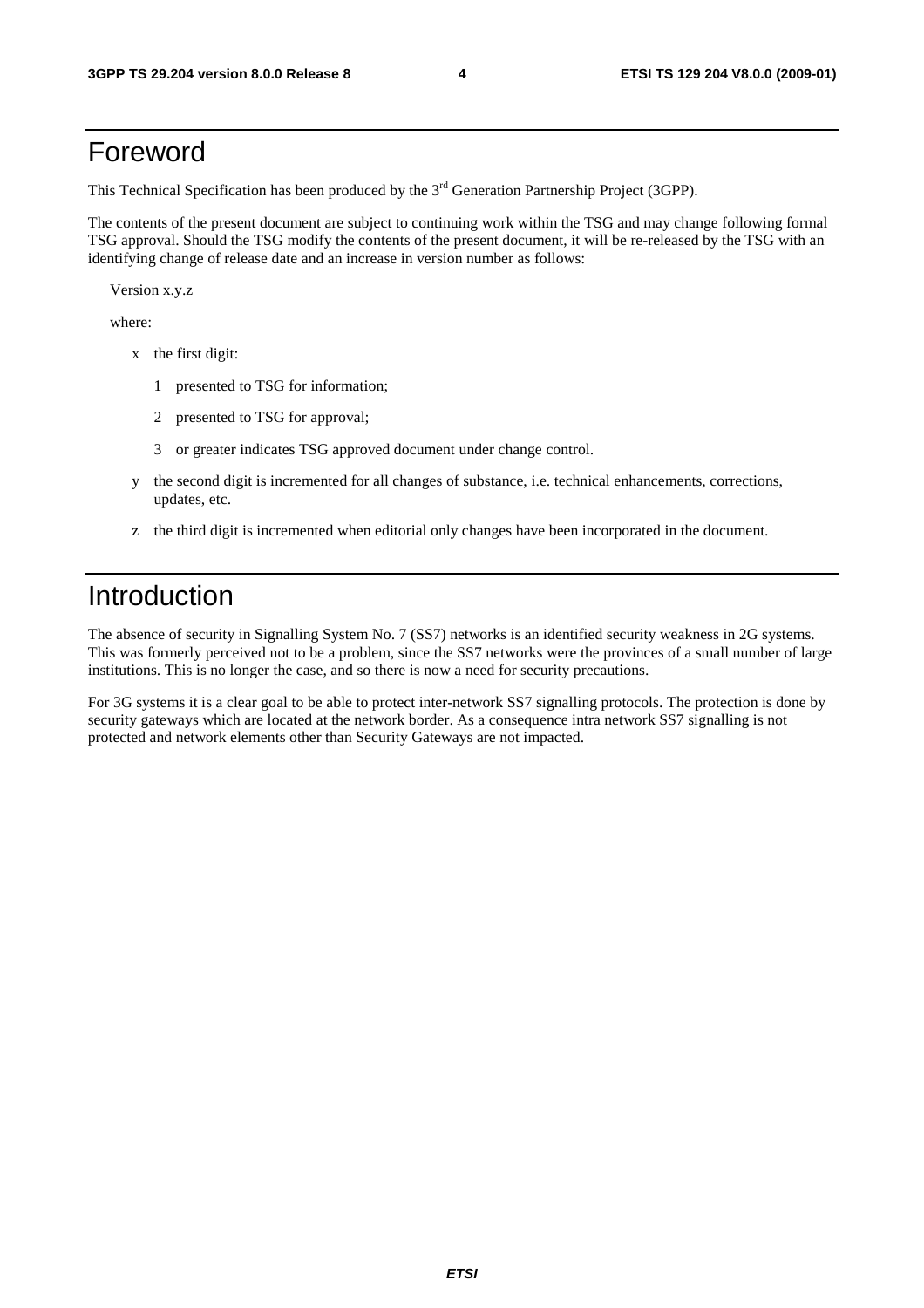### 1 Scope

The present document provides functional description of the SS7 Security Gateway. The document covers also network architecture, routeing considerations, and protocol details.

### 2 References

The following documents contain provisions which, through reference in this text, constitute provisions of the present document.

- References are either specific (identified by date of publication, edition number, version number, etc.) or non-specific.
- For a specific reference, subsequent revisions do not apply.
- For a non-specific reference, the latest version applies. In the case of a reference to a 3GPP document (including a GSM document), a non-specific reference implicitly refers to the latest version of that document *in the same Release as the present document*.
- [1] 3GPP TS 29.002: "Mobile Application Part (MAP) specification".
- [2] 3GPP TS 29.078: "Customized Applications for Mobile network Enhanced Logic (CAMEL) Phase 4; CAMEL Application Part (CAP) specification".
- [3] ETSI ETS 300 358: "ISDN Completion of Calls to Busy Subscriber (CCBS) supplementary service; Functional capabilities and information flows".
- [4] 3GPP TS 23.066: "Support of GSM Mobile Number Portability (MNP) stage 2".
- [5] ITU-T Recommendation Q.773: "Specifications of Signalling System No.7; Transaction capabilities formats and encoding".
- [6] 3GPP TS 33.200: "3G Security; Network Domain Security (NDS); Mobile Application Part (MAP) application layer security".
- [7] ITU-T Recommendation E.164: " The international public telecommunication numbering plan".
- [8] 3GPP TS 33.204: "3G Security; Network Domain Security (NDS); Transaction Capabilities Application Part (TCAP) user security".
- [9] ITU-T Recommendations Q.711 to Q.716 (07/96), White Book Signalling Connection Control Part (SCCP).
- [10] 3GPP TS 21.905: "Vocabulary for 3GPP Specifications".

### 3 Definitions and abbreviations

### 3.1 Definitions

For the purposes of the present document, the terms and definitions given in TR 21.905 [10] and the following apply. A term defined in the present document takes precedence over the definition of the same term, if any, in TR 21.905 [10].

TCAP user: Application Part identified by one of the following SCCP Subsystem Numbers: 0000 0110 HLR (MAP) 0000 0111 VLR (MAP) 0000 1000 MSC (MAP) 0000 1001 EIR (MAP) 0000 1010 is allocated for evolution (possible Authentication Centre)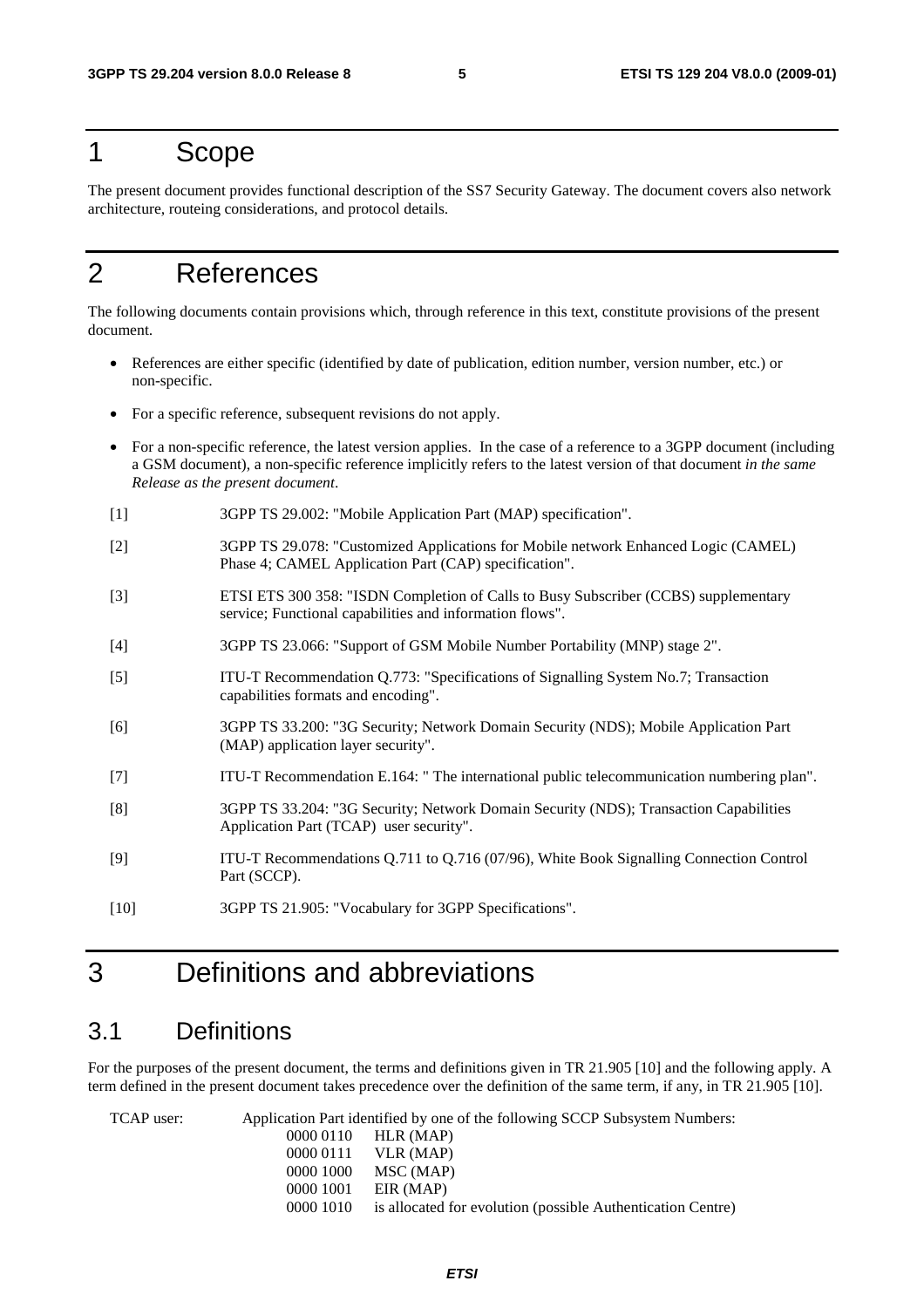```
 1001 0001 GMLC (MAP) 
 1001 0010 CAP 
 1001 0011 gsmSCF (MAP) or IM-SSF (MAP) or Presence Network Agent 
 1001 0101 SGSN (MAP) 
 1001 0110 GGSN (MAP) 
 0000 1011 SSAP
```
### 3.2 Abbreviations

For the purposes of the present document, the following abbreviations apply:

| CC            | Country Code                                        |
|---------------|-----------------------------------------------------|
| <b>GSMA</b>   | Global System for Mobile communications Association |
| IV            | Initialisation Vector                               |
| <b>MAC</b>    | <b>Message Authentication Code</b>                  |
| <b>MNP</b>    | Mobile Number Portability                           |
| <b>MSISDN</b> | Mobile Station International ISDN Number            |
| NDC           | <b>National Destination Code</b>                    |
| NE.           | Network Entit                                       |
| <b>PLMN</b>   | Public Land Mobile Network y                        |
| <b>RN</b>     | Routeing Number                                     |
| SAD           | <b>Security Association Database</b>                |
| <b>SEG</b>    | Security Gateway                                    |
| <b>SPD</b>    | <b>Security Policy Database</b>                     |
| <b>SPI</b>    | <b>Security Parameter Index</b>                     |
| <b>SRF</b>    | <b>Signalling Relay Functio</b>                     |
| <b>TCAP</b>   | <b>Transcaction Capabilities Application Part</b>   |
| <b>UDT</b>    | <b>SCCP</b> Unitdata message                        |
| <b>XUDT</b>   | SCCP Extended Unitdata message n                    |
|               |                                                     |

### 4 Network architecture

In a PLMN that employs SS7 Security Gateways all TCAP user signalling messages entering or leaving the PLMN have to transit an SS7 Security Gateway which belongs to the PLMN and which performs the protection of leaving (i.e. outbound) messages and the protection checking and de-protection or blocking of entering (i.e. inbound) messages.

One or several SS7 Security Gateways may be employed within a PLMN.

An SS7 Security Gateway may be co-located with any TCAP user NE or it may stand alone. However, for the purpose of this document and without imposing any restrictions, it is assumed that the SS7 Security Gateways is a stand alone entity.

It is further assumed that the SS7 Security Gateways are located at the boarder of the PLMN i.e. inbound messages transit an SS7 Security Gateway before they reach any other node within the PLMN, and outbound messages transit an SS7 Security Gateway immediately before reaching a node outside the PLMN.

SS7 routeing is not impacted by the SS7 Security Gateway Architecture. As a consequence SS7 Security Gateways are stateless at TCAP level: No TCAP dialogue states are maintained in the SS7 Security Gateway since the outbound dialogue request message may transit a different SS7 Security Gateway than the corresponding inbound dialogue response message; similarly the inbound dialogue request message may transit a different SS7 Security Gateway than the corresponding outbound dialogue response message.

### 4.1 Scenarios

SS7 Security Gateways perform protection, de-protection, blocking and unmodified passing of TCAP user messages depending on the scenario as described below:

Note that scenarios 4.1.5, 4.1.6, 4.1.7, 4.1.8, and 4.1.9 are not applicable if all PLMN's TCAP user NEs are interconnected by PLMN internal signalling links and routing tables are set up not to allow these scenarios.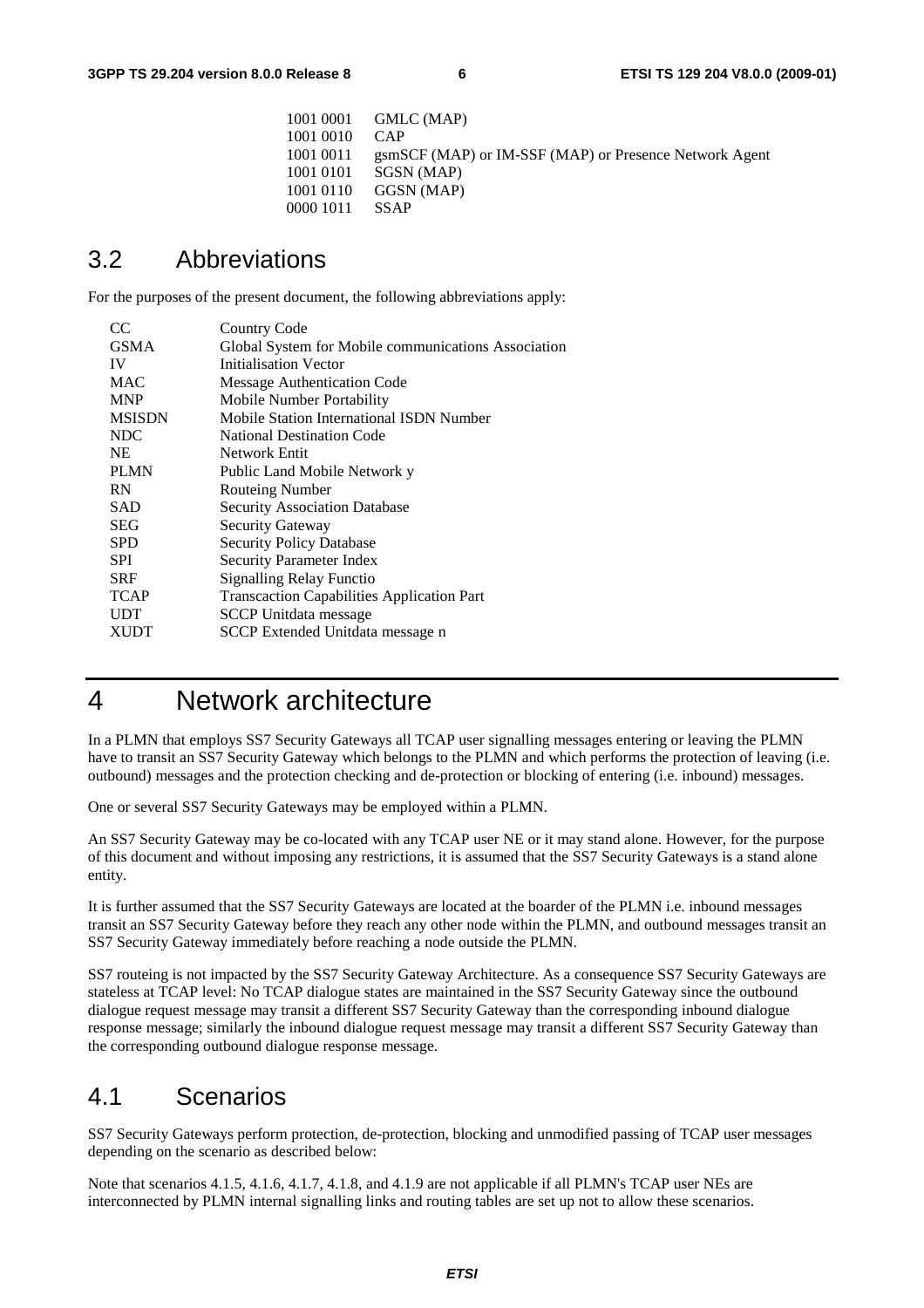### 4.1.1 Outbound traffic (not yet protected) from own to foreign NE

This scenario is shown in figure 4.1.1. The message is originated at a NE inside the PLMN. It may transit several transit nodes inside the PLMN before it reaches the SS7 Security Gateway. This SS7 Security Gateway protects the message according to the relevant Security Policy with the relevant Security Association. The message may then transit several nodes outside the PLMN (including an SS7 Security Gateway) before it reaches its destination.



**Figure 4.1.1: Outbound traffic (not yet protected) from own to foreign NE** 

### 4.1.2 Inbound traffic from foreign to own NE

This scenario is shown in figure 4.1.2. The message is originated at a NE outside the PLMN. It may transit several transit nodes (including an SS7 Security Gateway) outside the PLMN before it reaches the PLMN's SS7 Security Gateway. This SS7 Security Gateway checks whether the message is correctly protected according to the relevant security association. If it is not, the message is blocked (discarded), otherwise it is de-protected. To determine the relevant security association the fact that the message may have been relayed by an MNP-SRF in a transit network (see Clause 4.1.10 and 5.1.2) needs to be taken into account. After successful de-protection the message may then transit several nodes inside the PLMN before it reaches the TCAP user NE.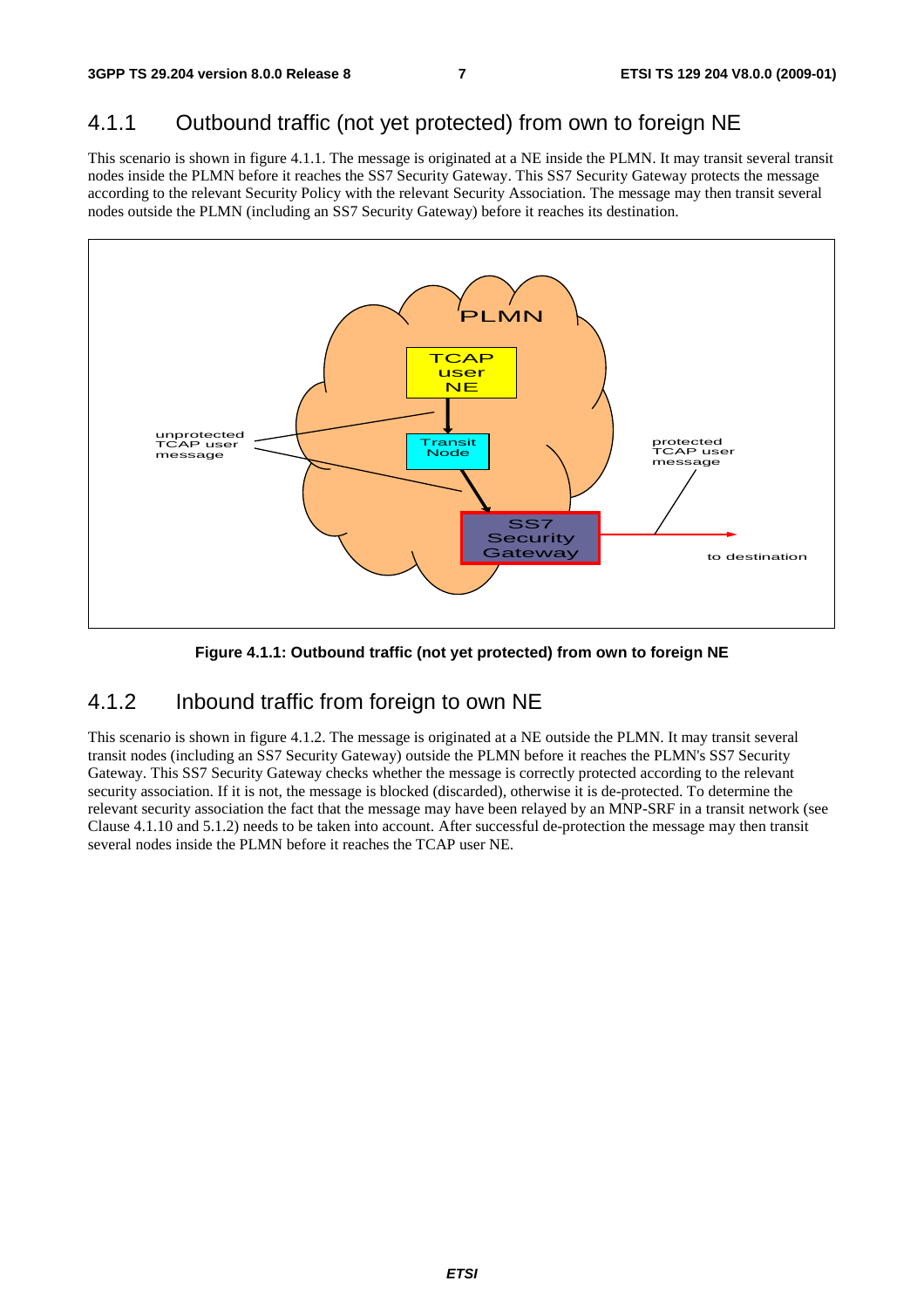

**Figure 4.1.2: Inbound traffic from foreign to own NE** 

### 4.1.3 Inbound transit traffic

This scenario is shown in figure 4.1.3. The message is originated at a NE outside the transit PLMN. It may transit several transit nodes outside the transit PLMN before it reaches the SS7 Security Gateway in inbound direction. This SS7 Security Gateway passes the message unmodified. The message may then transit several transit nodes inside the transit PLMN, another SS7 Security Gateway of the transit PLMN in outbound direction (see Clause 4.1.4), and several transit nodes outside the transit and destination PLMN (potentially including an SS7 Security Gateway) before it reaches the destination PLMN.

Note: A PLMN operator may decide not to act as transit network for specific or all combinations of origin and destination. In this case the SS7 Security Gateway may block the inbound message.



**Figure 4.1.3: Inbound transit traffic**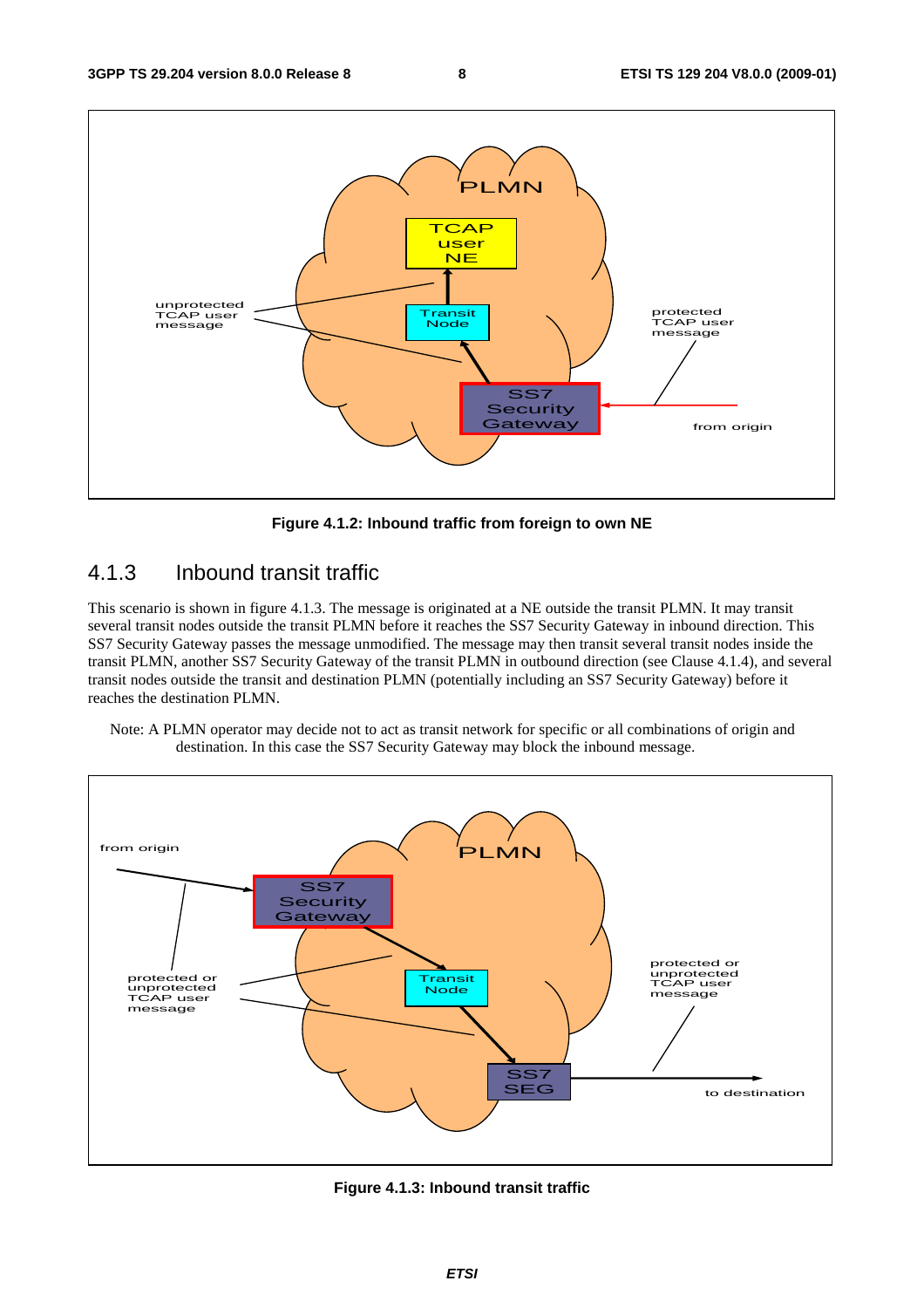### 4.1.4 Outbound transit traffic (not relayed)

This scenario is shown in figure 4.1.4. The message is originated at a NE outside the transit PLMN. It may transit several transit nodes outside the transit PLMN (including an SS7 Security Gateway), an SS7 Security Gateway of the transit PLMN in inbound direction (see Clause 4.1.3), and several transit nodes inside the transit PLMN before it reaches the SS7 Security Gateway in outbound direction. This SS7 Security Gateway passes the message unmodified. The message may then transit several transit nodes outside the transit and destination PLMN (potentially including an SS7 Security Gateway) before it reaches the destination PLMN.



**Figure 4.1.4: Outbound transit traffic (not relayed)** 

### 4.1.5 Outbound traffic from own to own NE

This scenario is shown in figure 4.1.5. The message is originated at a NE inside the PLMN. It may transit several transit nodes inside the PLMN before it reaches the SS7 Security Gateway in outbound direction. This SS7 Security Gateway protects the message according to the relevant Security Association. The message may then transit several transit nodes outside the PLMN, another SS7 Security Gateway of the PLMN in inbound direction (see Clause 4.1.6) and several transit nodes within the PLMN before it reaches the destination NE inside the PLMN.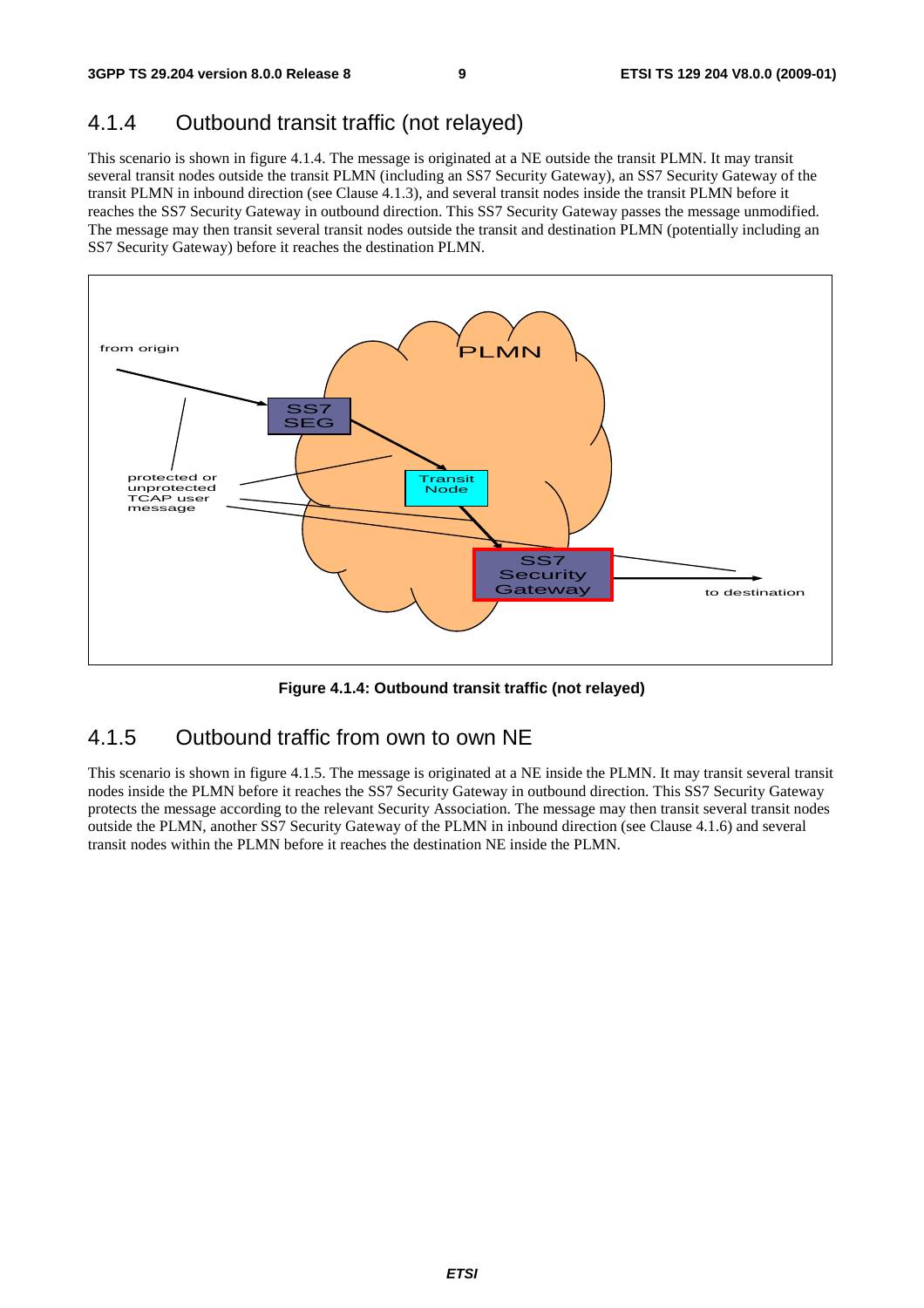

**Figure 4.1.5: Outbound traffic from own to own NE** 

### 4.1.6 Inbound traffic from own to own NE

This scenario is shown in figure 4.1.6. The message is originated at a NE inside the PLMN. It may transit several transit nodes inside the PLMN, an SS7 Security Gateway of the PLMN in outbound direction (see Clause 4.1.5), and several transit nodes outside the PLMN before it reaches the SS7 Security Gateway in inbound direction. This SS7 Security Gateway checks whether the message is correctly protected according to the relevant Security Association. If it is not, the message is blocked (discarded), otherwise it is de-protected. The message may then transit several transit nodes inside the PLMN before it reaches the destination NE inside the PLMN.



**Figure 4.1.6: Inbound traffic from own to own NE**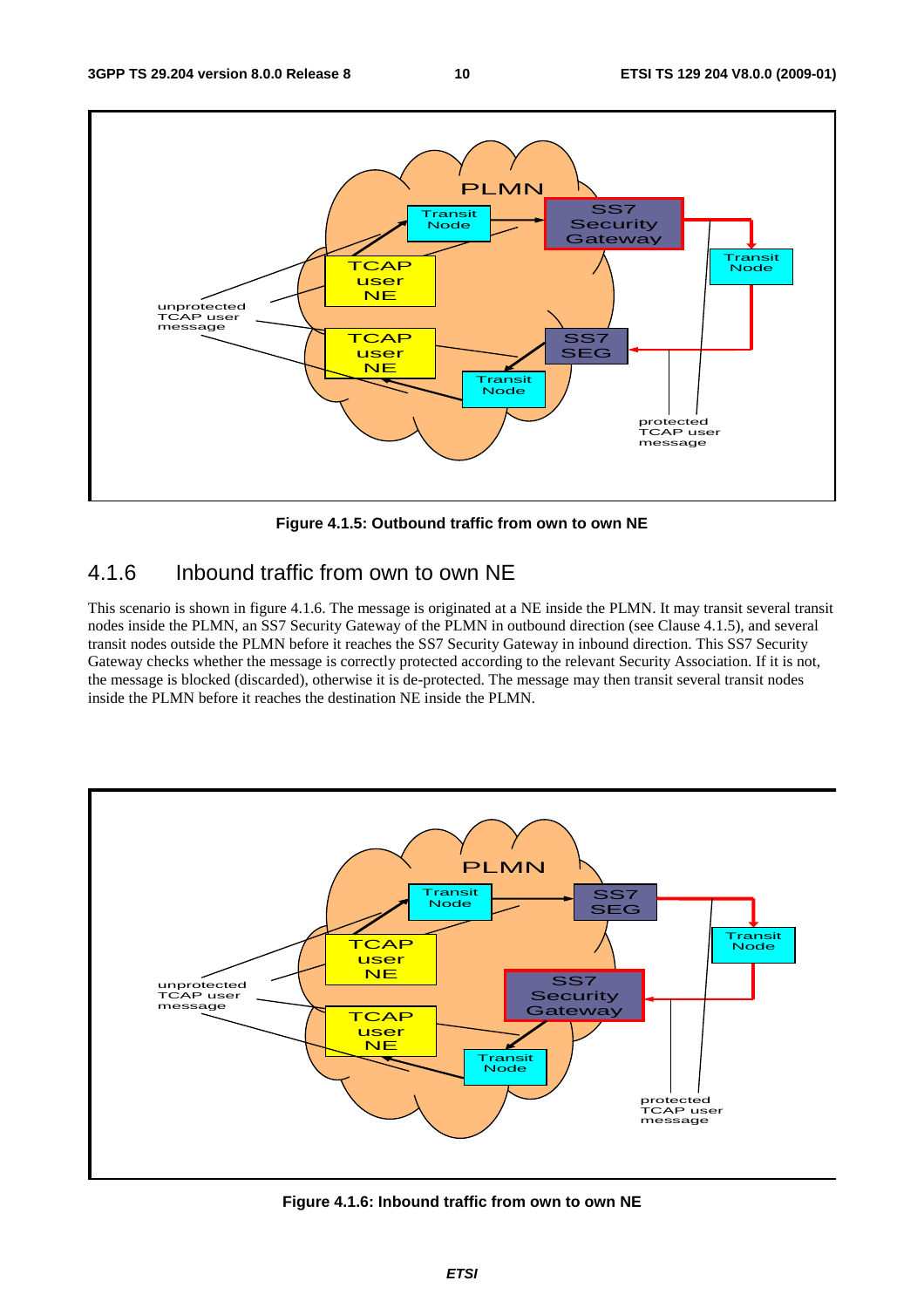### 4.1.7 Outbound traffic from foreign to own NE

This scenario is shown in figure 4.1.7. The message is originated at a NE outside the PLMN. It may transit several transit nodes outside the PLMN, an SS7 Security Gateway of the PLMN in inbound direction (see Clause 4.1.2), and several transit nodes inside the PLMN before it reaches the SS7 Security Gateway in outbound direction. This SS7 Security Gateway protects the message according to the reverse relevant Security Association. The message may then transit several transit nodes outside the PLMN, another SS7 Security Gateway of the PLMN in inbound direction (see Clause 4.1.2) and several transit nodes within the PLMN before it reaches the destination NE inside the PLMN.



**Figure 4.1.7: Outbound traffic from foreign to own NE** 

### 4.1.8 Inbound traffic from own to foreign NE

This scenario is shown in figure 4.1.8. The message is originated at a NE inside the PLMN. It may transit several transit nodes inside the PLMN, an SS7 Security Gateway of the PLMN in outbound direction (see Clause 4.1.1), and several transit nodes outside the PLMN before it reaches the SS7 Security Gateway in inbound direction. This SS7 Security Gateway checks whether the message is correctly protected according to the relevant security association. If it is not, the message is blocked (discarded); otherwise it is passed unmodified. The message may then transit several transit nodes inside the PLMN, another SS7 Security Gateway of the PLMN in outbound direction (see Clause 4.1.9) and several transit nodes outside the PLMN (including an SS7 Security Gateway) before it reaches the destination NE outside the PLMN.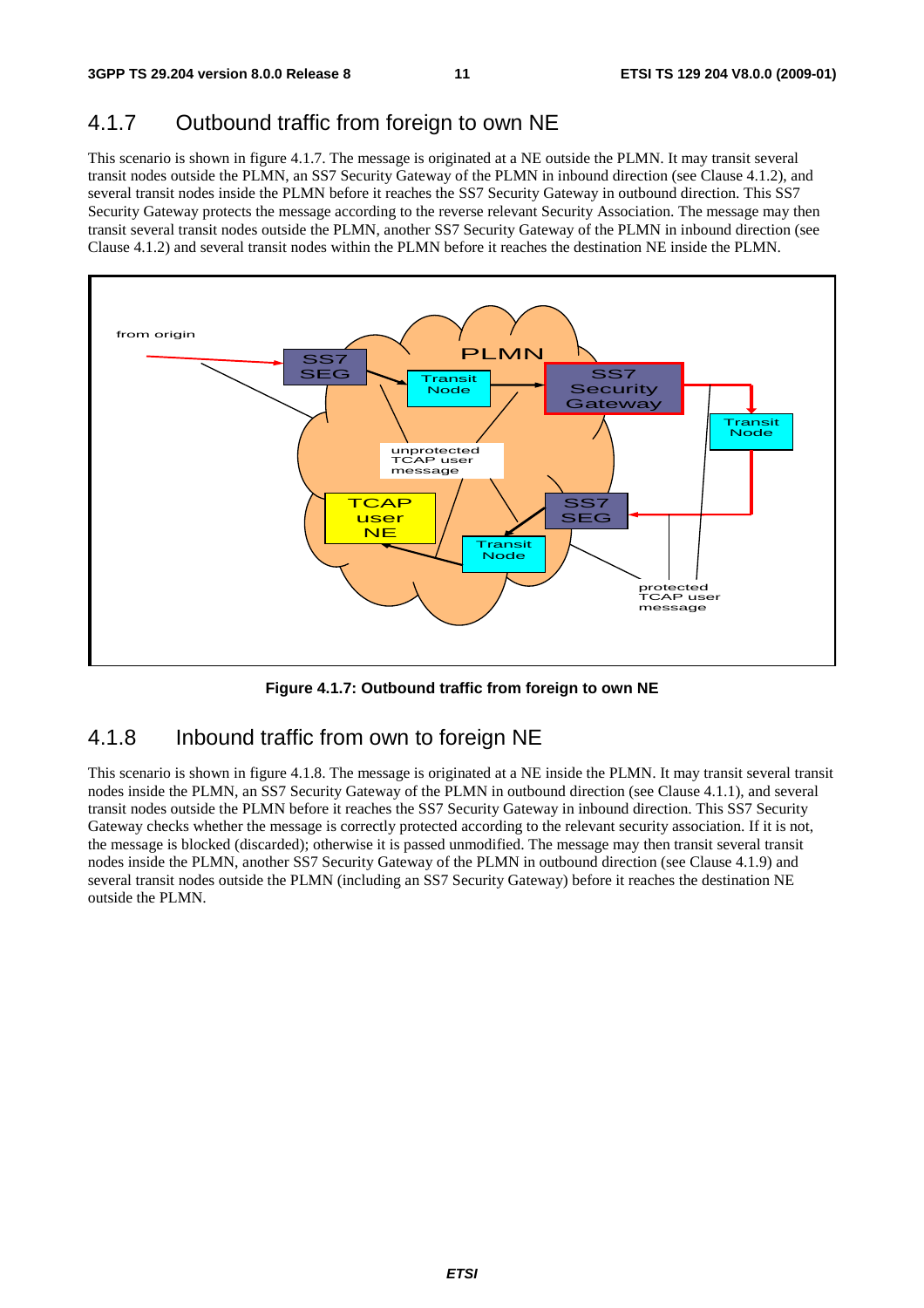

**Figure 4.1.8: Inbound traffic from own to foreign NE** 

### 4.1.9 Outbound traffic (already protected) from own to foreign NE

This scenario is shown in figure 4.1.9. The message is originated at a NE inside the PLMN. It may transit several transit nodes inside the PLMN, an SS7 Security Gateway of the PLMN in outbound direction (see Clause 4.1.1), several transit nodes outside the PLMN, an SS7 Security Gateway of the PLMN in inbound direction (see Clause 4.1.8), and several transit nodes inside the PLMN before it reaches the SS7 Security Gateway. This SS7 Security Gateway passes the message unmodified. The message may then transit several transit nodes outside the PLMN (including an SS7 Security Gateway) before it reaches the destination NE outside the PLMN.



**Figure 4.1.9: Outbound traffic (already protected) from own to foreign NE**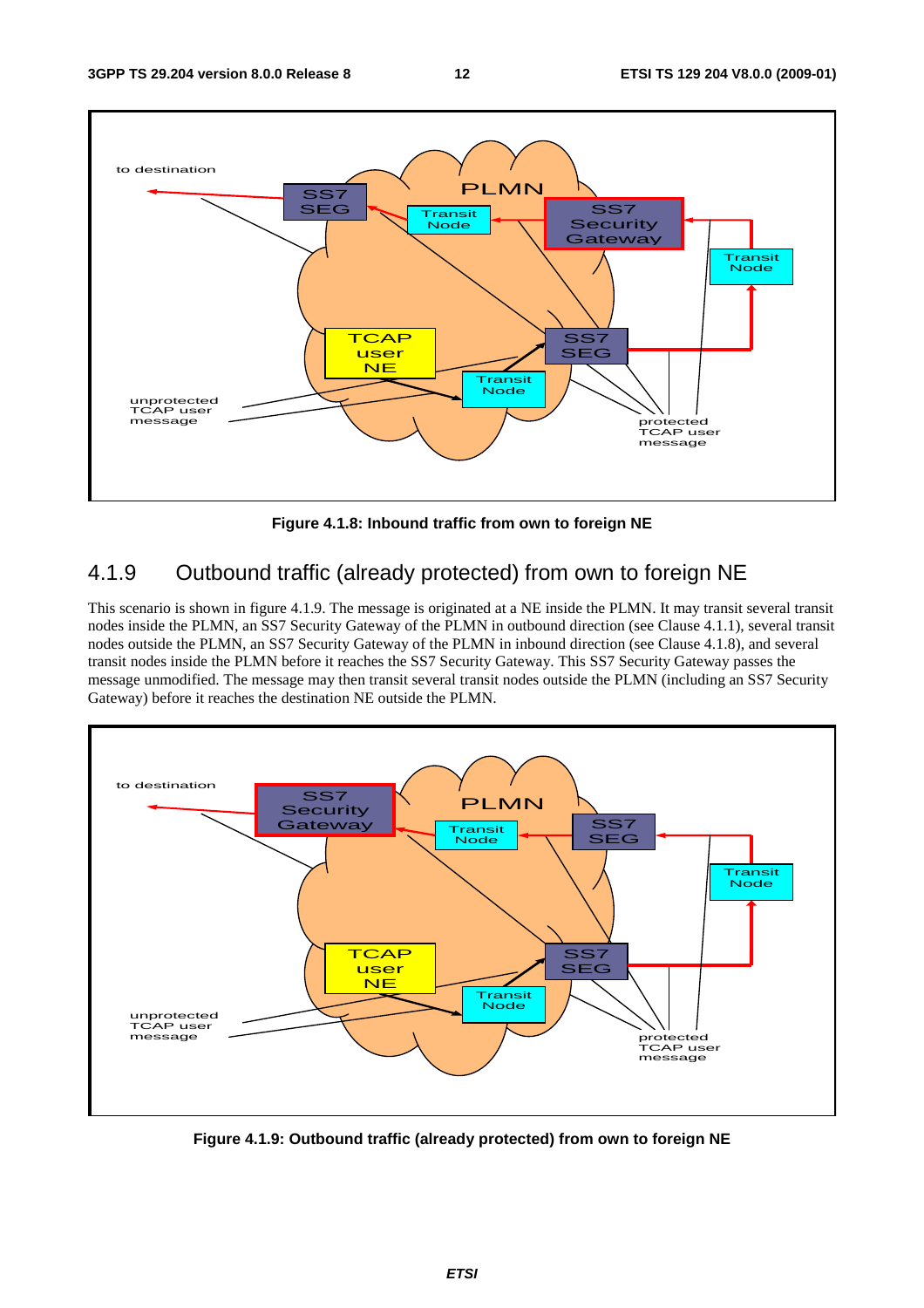### 4.1.10 Outbound transit traffic (relayed by SRF)

This scenario is shown in figure 4.1.10. The message (originally destined for the PLMN) is originated at a NE outside the transit PLMN. It may transit several transit nodes outside the transit PLMN (including an SS7 Security Gateway), an SS7 Security Gateway of the transit PLMN in inbound direction (see Clause 4.1.2), several transit nodes inside the transit PLMN, and an MNP-SRF which replaces the SCCP called party address of the message before it reaches the SS7 Security Gateway in outbound direction. This SS7 Security Gateway recognizes that the message was relayed by an SRF by analyzing the SCCP called party address and protects the message with the relevant Security Association. The message may then transit several transit nodes outside the transit and destination PLMN (potentially including an SS7 Security Gateway) before it reaches the destination PLMN.



**Figure 4.1.10: Outbound transit traffic (relayed by SRF)** 

### 5 Detailed Behaviour of the SS7 Security Gateway

### 5.1 TCAP user traffic

### 5.1.1 General

With regard to TCAP user traffic the SS7 Security Gateway performs message protection, protection checking and deprotection, transparent passing, and blocking of messages depending on the message's origin (SCCP calling party address), the message's destination (SCCP called party address), and the message's direction (inbound or outbound) as shown in figure 5.1.1.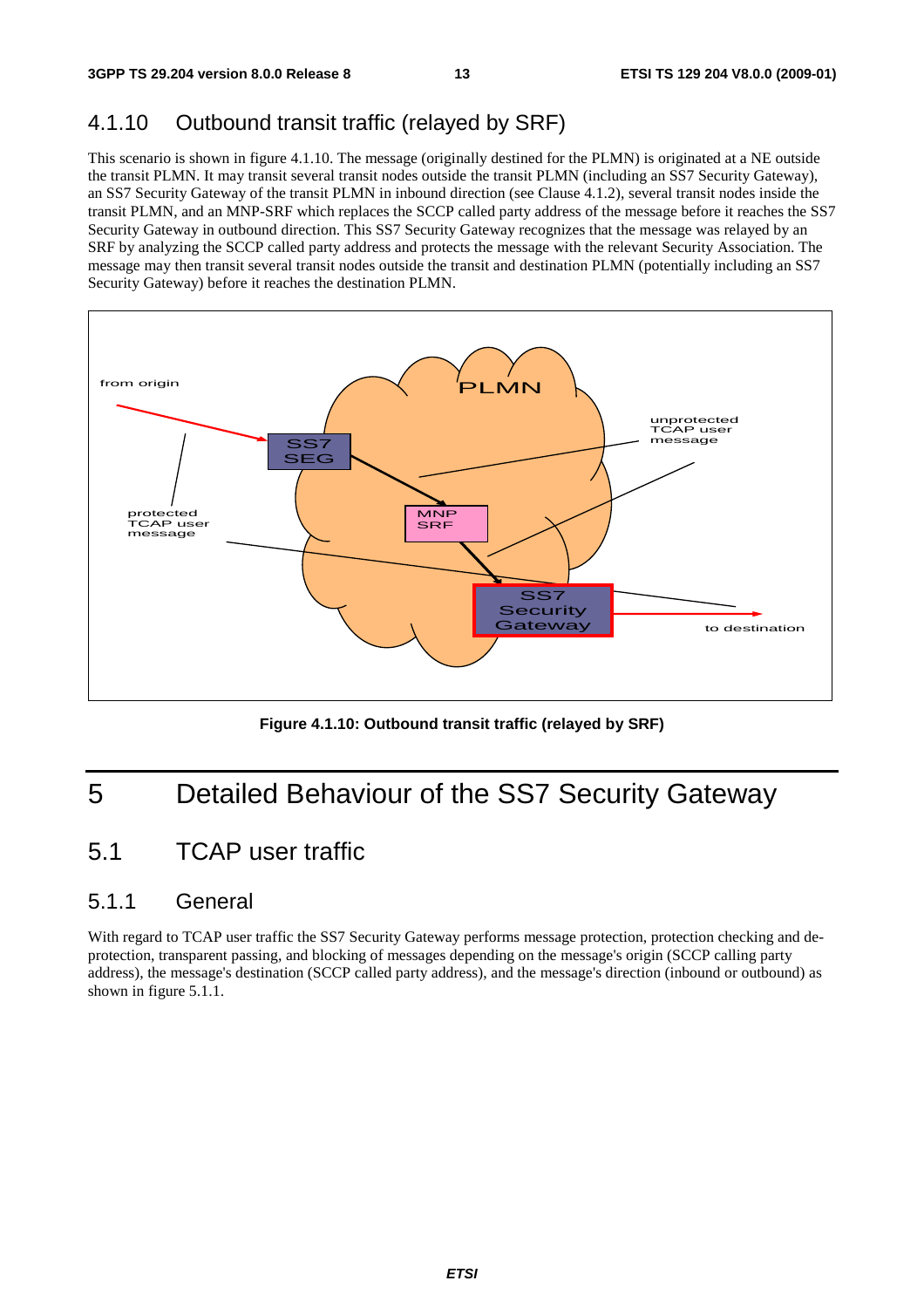

**Figure 5.1.1 Process SS7 Security Gateway (sheet 1 of 2)**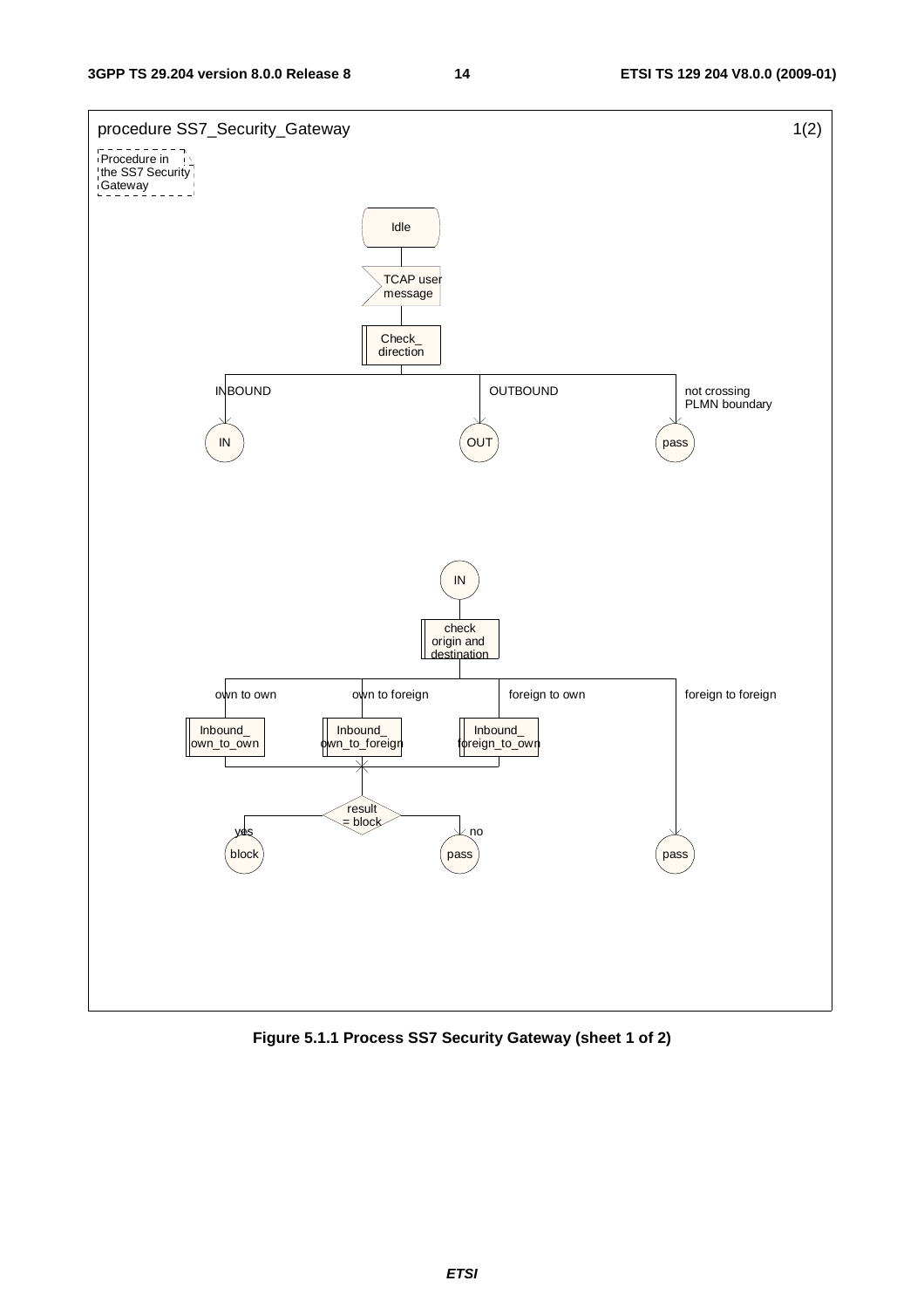

**Figure 5.1.1 Process SS7 Security Gateway (sheet 2 of 2)**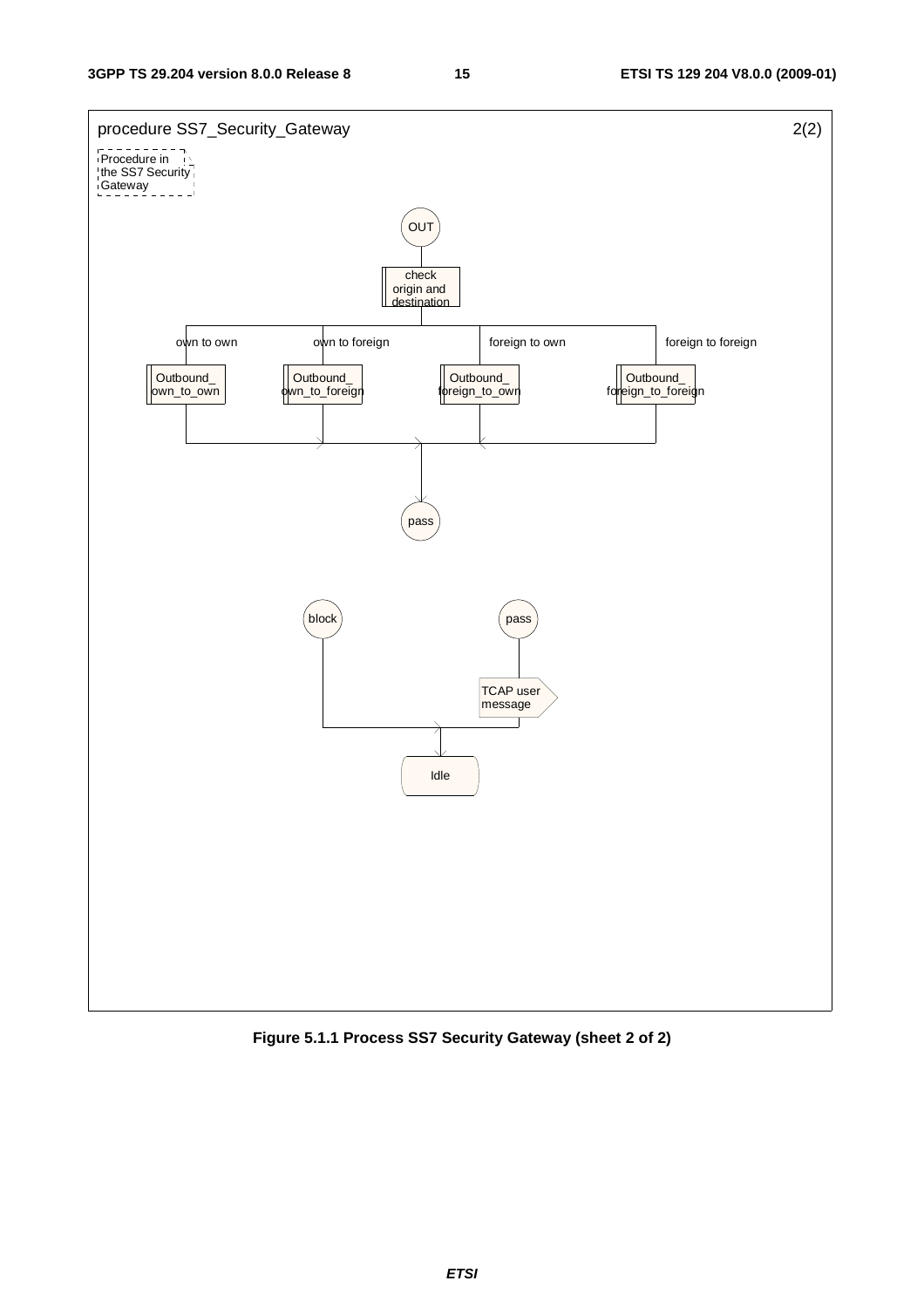

**Figure 5.1.2 Macro Check\_Direction (sheet 1 of 1)**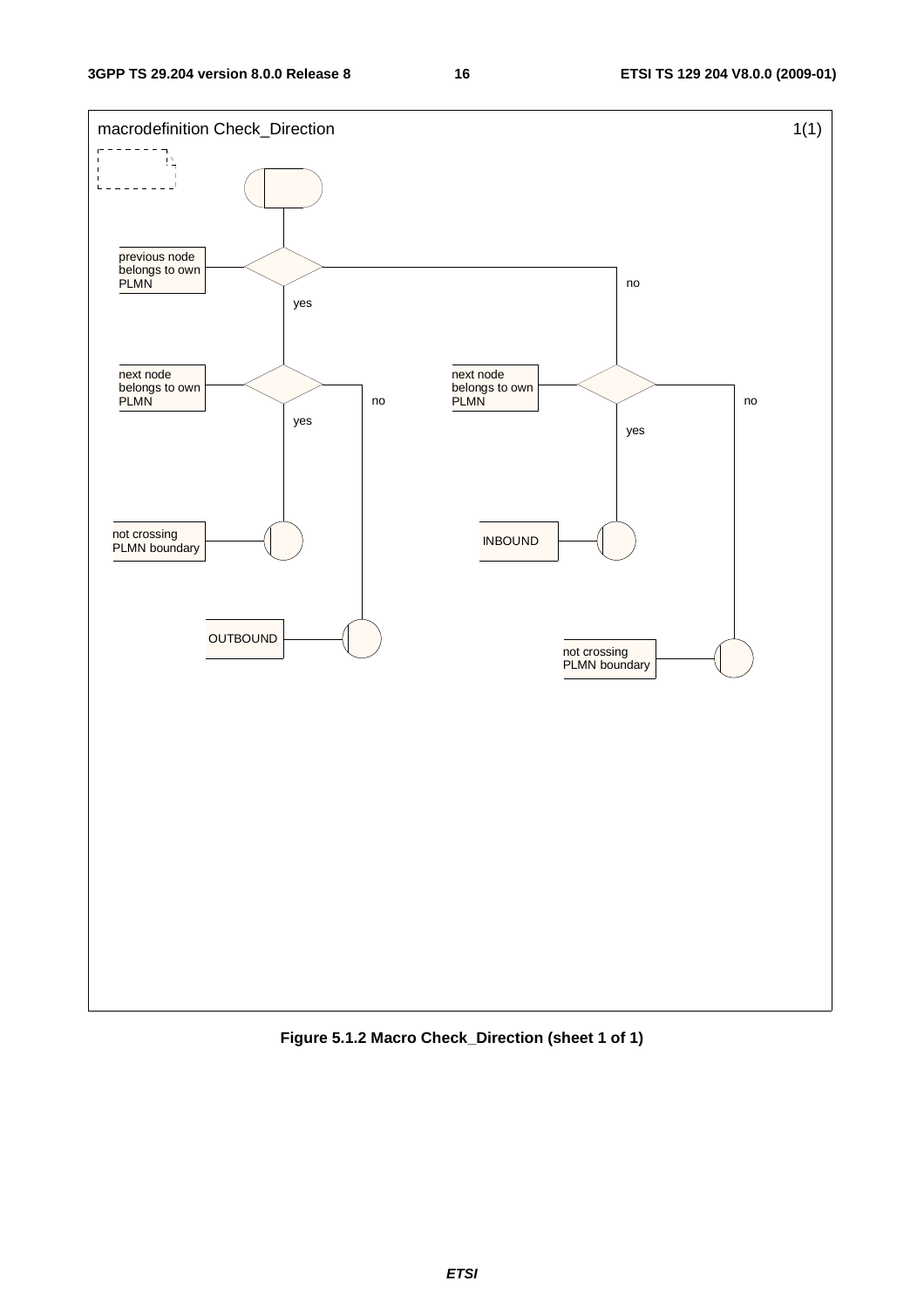

#### **Figure 5.1.3 Macro Inbound\_own\_to\_own (sheet 1 of 1)**

The decision box "message contains protectable parameter" takes the "yes"-exit if user-information is present in the Dialogue Portion, or a parameter is present in an Invoke or ReturnError Component, or a result is present in a ReturnResult Component.

The decision box "message is not protected" takes the "no"-exit if user-information within the Dialogue Portion is identified by the object identifier ss7-ProtectedDialogueAS or

*ETSI*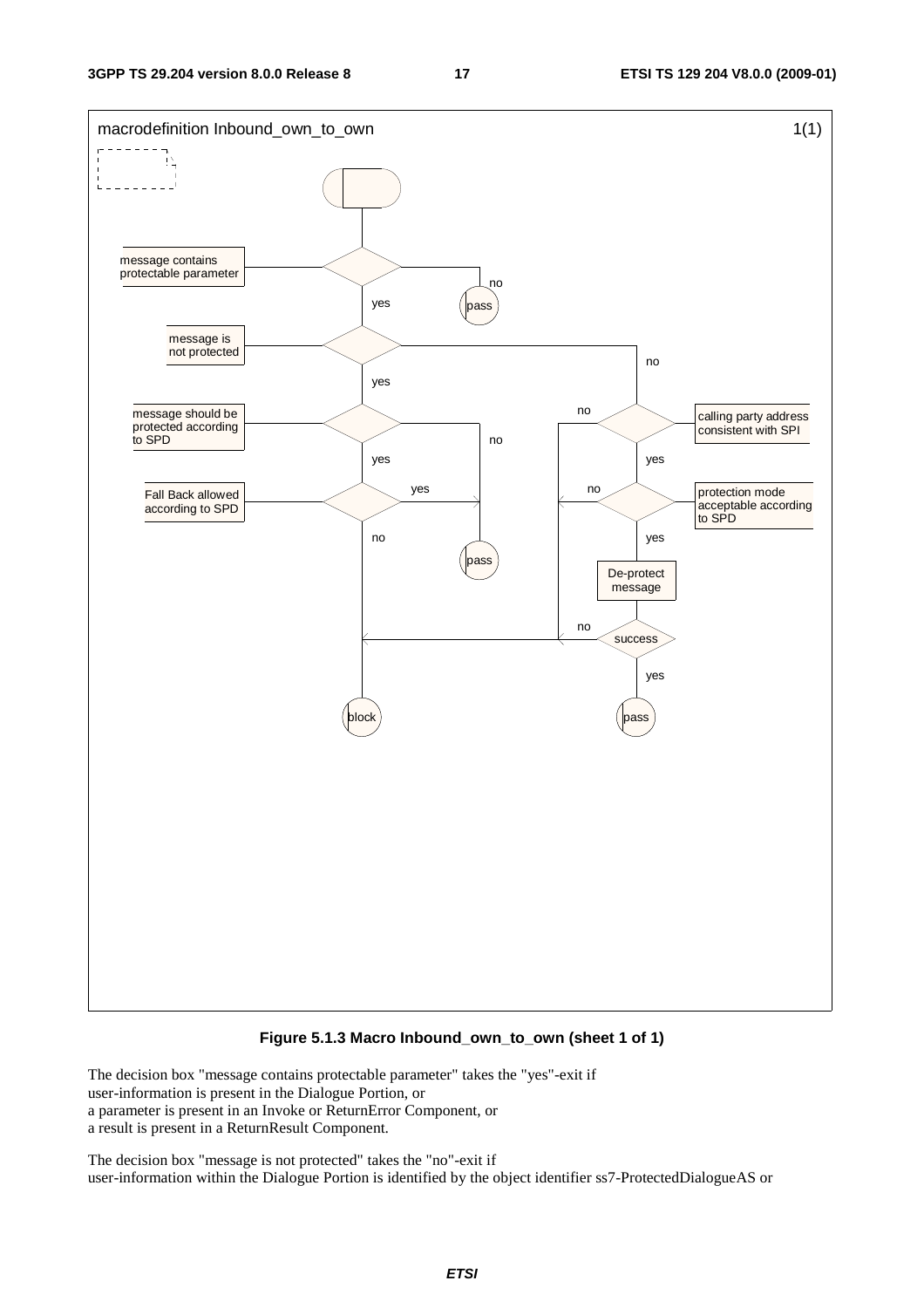#### **3GPP TS 29.204 version 8.0.0 Release 8 18 ETSI TS 129 204 V8.0.0 (2009-01)**

operationCode within an Invoke or ReturnResult Component takes the global value ss7-ProtectedDialogueAS or errorCode within an ReturnError Component takes the global value ss7-ProtectedDialogueAS.

The decision box "message should be protected according to SPD" takes the "yes"-exit if the message's SCCP calling party address identifies a PLMN for which an SPD entry for incoming messages exists.

The decision box "fall back allowed according to SPD" takes the "yes"-exit if the SPD entry for incoming messages is marked "fall back allowed".

The decision box "calling party address consistent with SPI" takes the "yes"-exit if the SPI within the message's Security Header points to an SA that was negotiated with the PLMN derived from the message's SCCP calling party address.

The decision box "protection mode acceptable according to SPD" takes the "yes"-exit if the protection mode within the message's Security Header is found in the SPD-entry for incoming messages.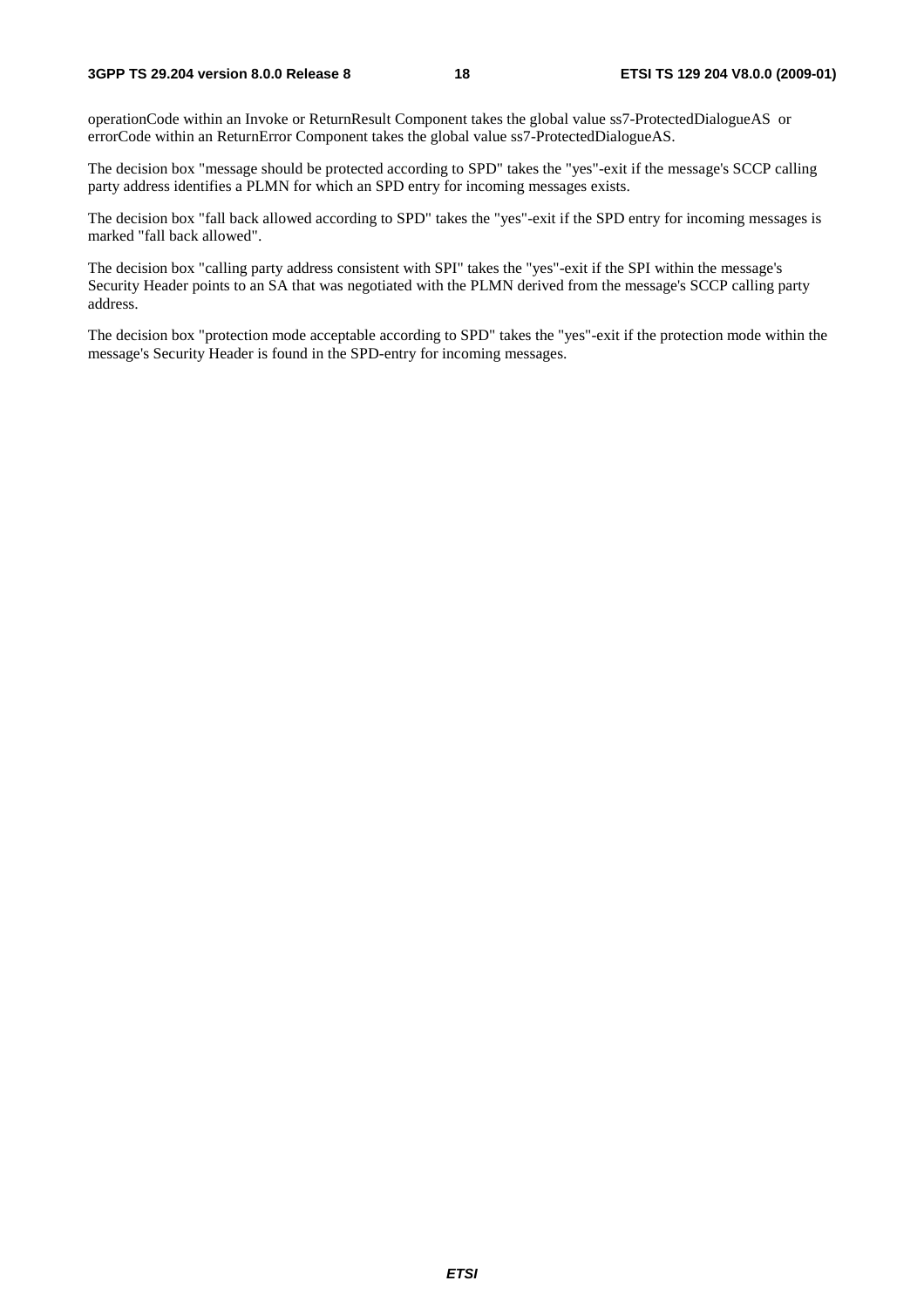

#### **Figure 5.1.4 Macro Inbound\_own\_to\_foreign (sheet 1 of 1)**

The decision box "message contains protectable parameter" takes the "yes"-exit if user-information is present in the Dialogue Portion, or a parameter is present in an Invoke or ReturnError Component, or a result is present in a ReturnResult Component.

The decision box "message is not protected" takes the "no"-exit if user-information within the Dialogue Portion is identified by the object identifier ss7-ProtectedDialogueAS or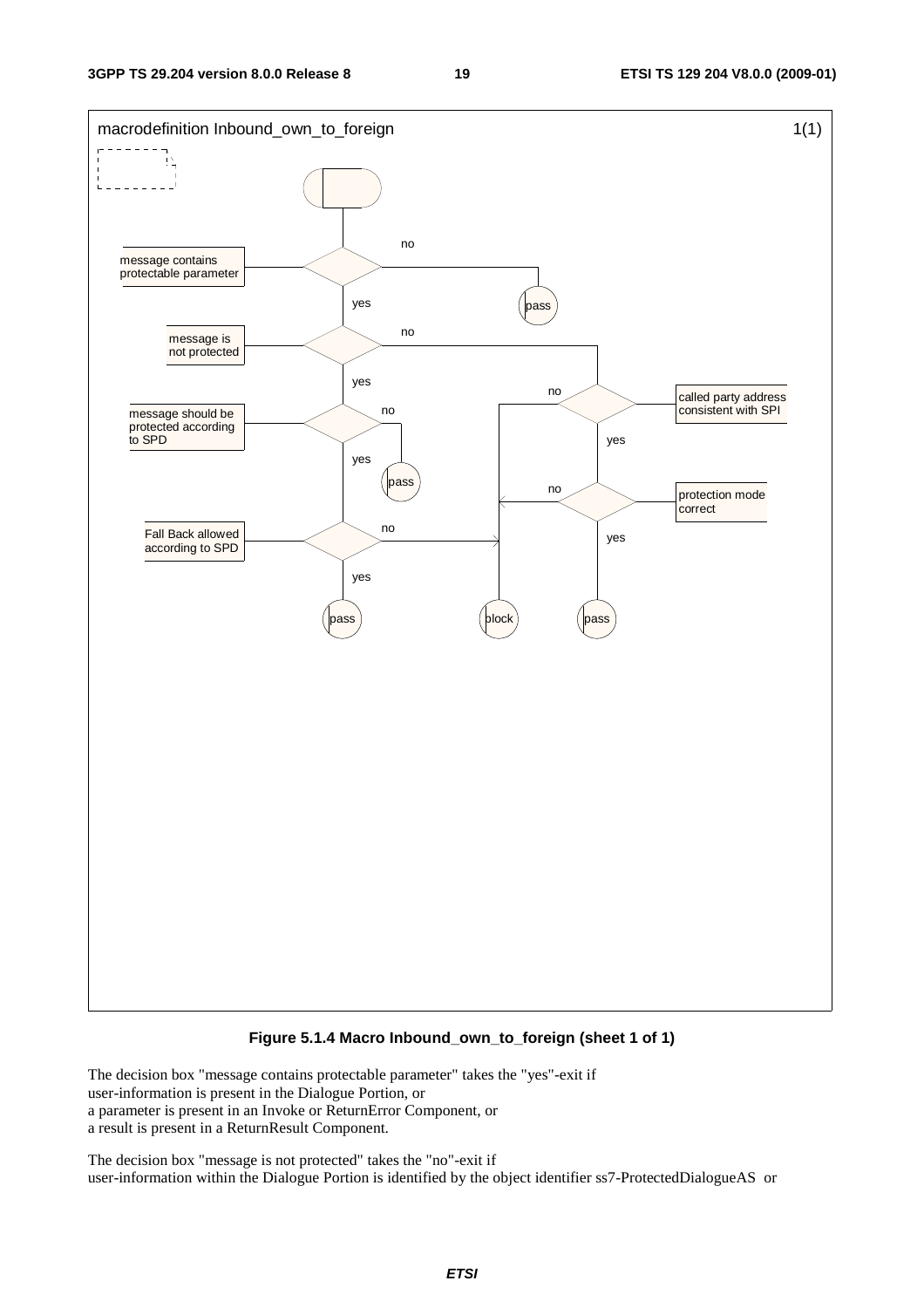#### **3GPP TS 29.204 version 8.0.0 Release 8 20 ETSI TS 129 204 V8.0.0 (2009-01)**

operationCode within an Invoke or ReturnResult Component takes the global value ss7-ProtectedDialogueAS or errorCode within an ReturnError Component takes the global value ss7-ProtectedDialogueAS.

The decision box "message should be protected according to SPD" takes the "yes"-exit if the message's SCCP called party address identifies a PLMN for which an SPD entry for outgoing messages exists.

The decision box "fall back allowed according to SPD" takes the "yes"-exit if the SPD entry for outgoing messages is marked "fall back allowed".

The decision box "called party address consistent with SPI" takes the "yes"-exit if the SPI within the message's Security Header points to an SA that was negotiated with the PLMN derived from the message's SCCP called party address.

The decision box "protection mode correct" takes the "yes"-exit if the presence/absence of octets 10 and 11 within the message's Security Header is consistent with the protection mode in the SPD-entry for outgoing messages. Note that octets 10 and 11 of the Security Header are only used to construct the IV which is not needed (and shall therefore be absent) if the protection mode is "authenticity and integrity".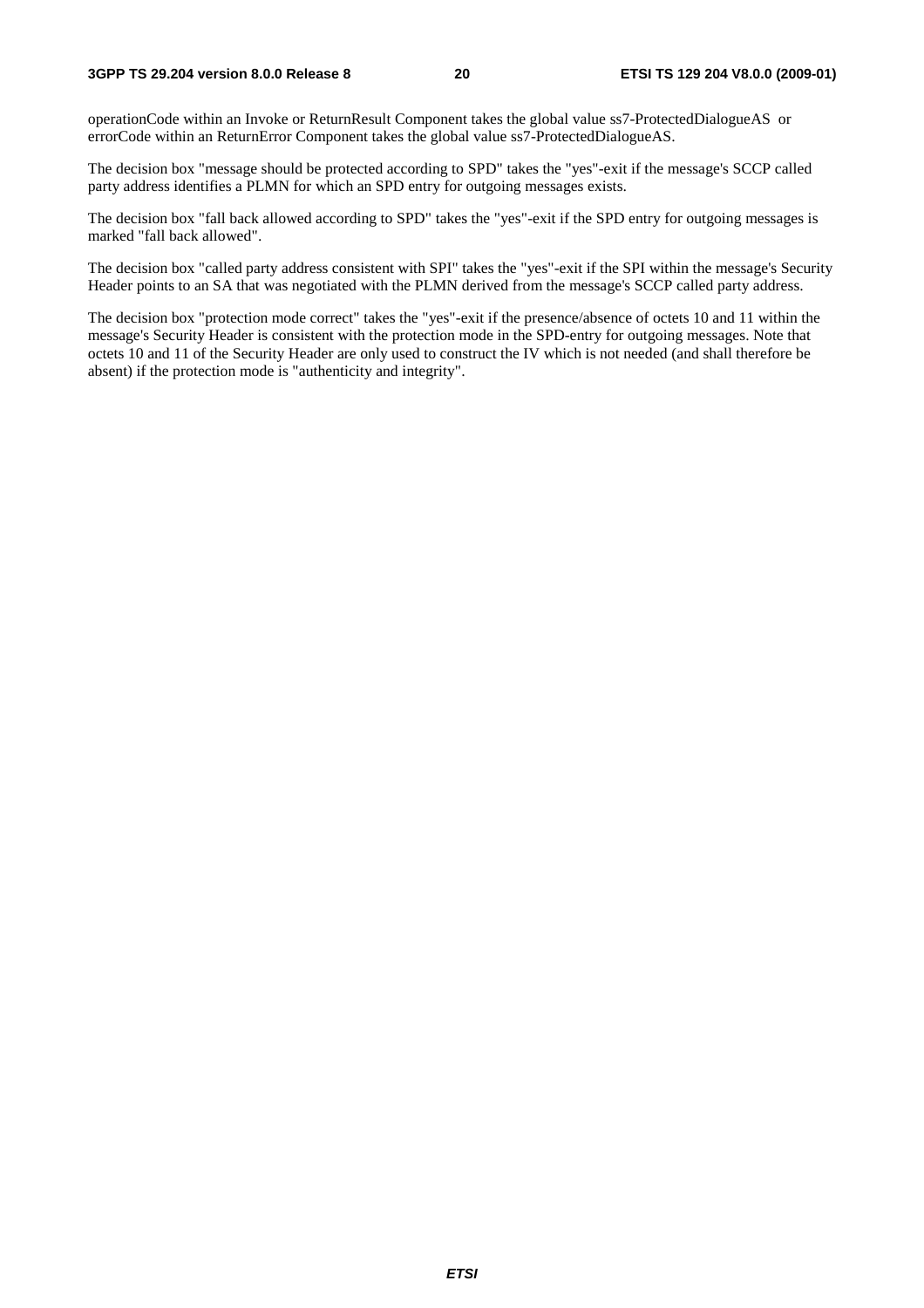

**Figure 5.1.5 Macro Inbound\_foreign\_to\_own (sheet 1 of 2)** 

*ETSI*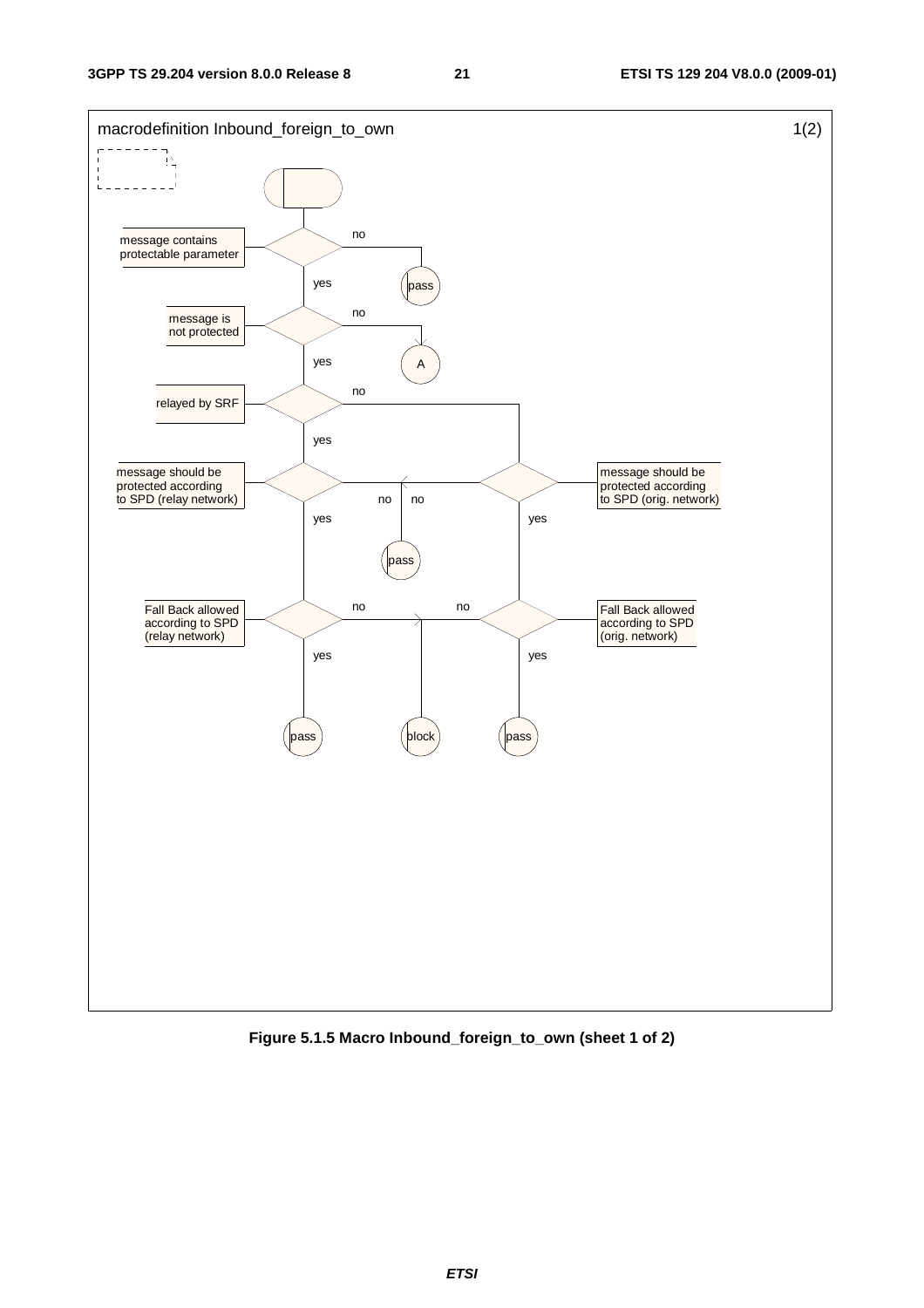

#### **Figure 5.1.5 Macro Inbound\_foreign\_to\_own (sheet 2 of 2)**

The decision box "message contains protectable parameter" takes the "yes"-exit if user-information is present in the Dialogue Portion, or a parameter is present in an Invoke or ReturnError Component, or a result is present in a ReturnResult Component.

The decision box "message is not protected" takes the "no"-exit if user-information within the Dialogue Portion is identified by the object identifier ss7-ProtectedDialogueAS or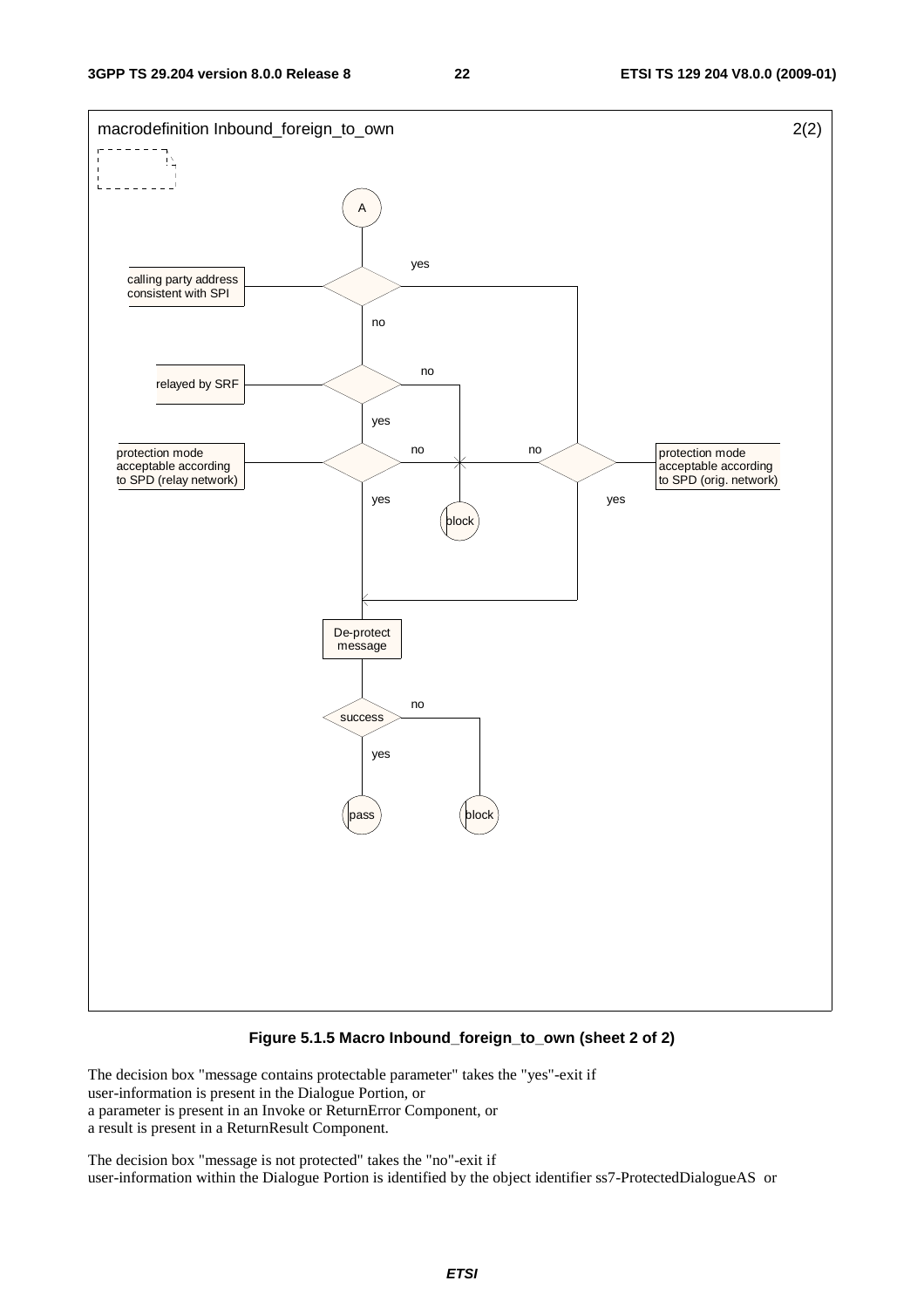#### **3GPP TS 29.204 version 8.0.0 Release 8 23 ETSI TS 129 204 V8.0.0 (2009-01)**

operationCode within an Invoke or ReturnResult Component takes the global value ss7-ProtectedDialogueAS or errorCode within an ReturnError Component takes the global value ss7-ProtectedDialogueAS.

The decision box "relayed by SRF" takes the "yes"-exit if the SCCP called party address consists of a Routing Number (RN) pointing to the own network and an MSISDN pointing to a relay network within the portability cluster.

The decision box "message should be protected according to SPD (relay network)" takes the "yes"-exit if an SPD entry for incoming messages exists for the relay network.

The decision box "Fall Back allowed according to SPD (relay network)" takes the "yes"-exit if the SPD entry for incoming messages (from the relay network) is marked "fall back allowed".

The decision box "message should be protected according to SPD (orig. network)" takes the "yes"-exit if the message's SCCP calling party address identifies a PLMN for which an SPD entry for incoming messages exists.

The decision box "Fall Back allowed according to SPD (relay network)" takes the "yes"-exit if the SPD entry for incoming messages (from the network identified by the SCCP calling party address) is marked "fall back allowed".

The decision box "calling party address consistent with SPI" takes the "yes"-exit if the SPI within the message's Security Header points to an SA that was negotiated with the PLMN derived from the message's SCCP calling party address.

The decision box "protection mode acceptable according to SPD (relay network)" takes the "yes"-exit if the presence/absence of octets 10 and 11 within the message's Security Header is consistent with a protection mode found in the SPD-entry (for incoming messages from the network identified by the SPI). Note that octets 10 and 11 of the Security Header are only used to construct the IV which is not needed (and shall therefore be absent) if the protection mode is "authenticity and integrity".

The decision box "protection mode acceptable according to SPD (orig. network)" takes the "yes"-exit if the presence/absence of octets 10 and 11 within the message's Security Header is consistent with a protection mode found in the SPD-entry (for incoming messages from the network identified by the SCCP calling party address). Note that octets 10 and 11 of the Security Header are only used to construct the IV which is not needed (and shall therefore be absent) if the protection mode is "authenticity and integrity".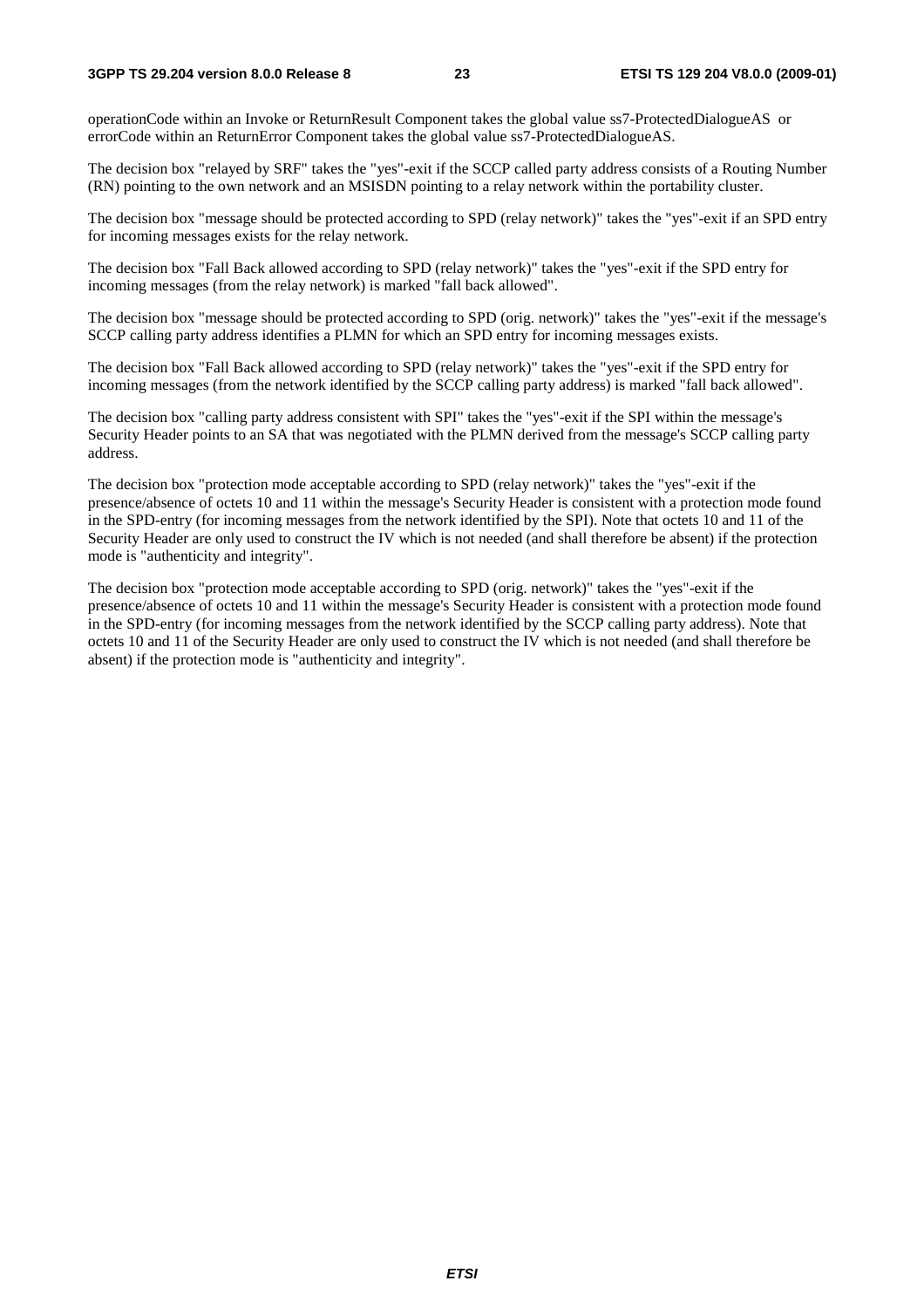

#### **Figure 5.1.6 Macro Outbound\_own\_to\_own (sheet 1 of 1)**

The decision box "message contains protectable parameter" takes the "yes"-exit if user-information is present in the Dialogue Portion, or a parameter is present in an Invoke or ReturnError Component, or a result is present in a ReturnResult Component.

The decision box "message needs to be protected according to SPD" takes the "yes"-exit if an SPD entry for outgoing messages exists (for messages sent to the own network).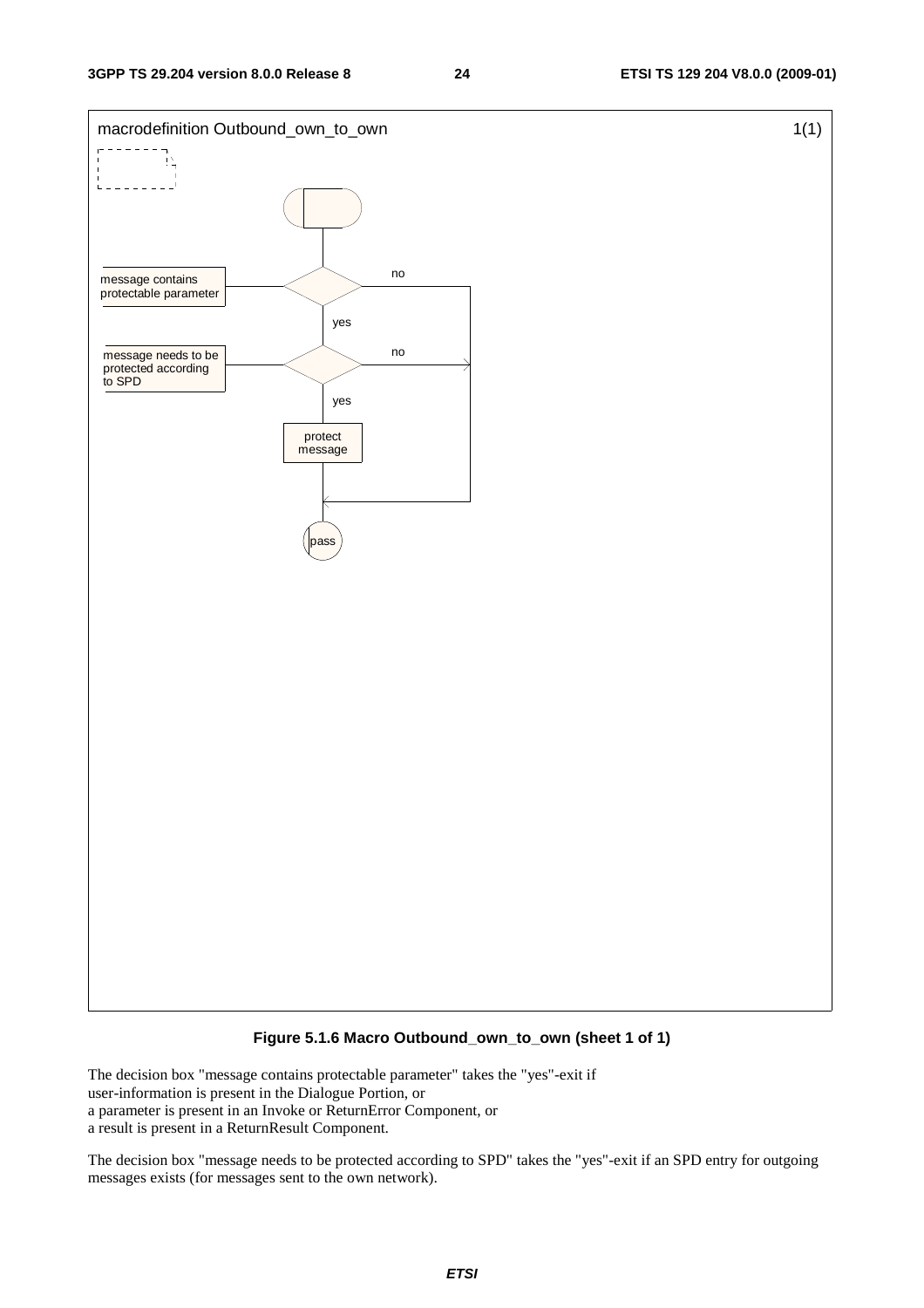

#### **Figure 5.1.7 Macro Outbound\_own\_to\_foreign (sheet 1 of 1)**

The decision box "message contains protectable parameter" takes the "yes"-exit if user-information is present in the Dialogue Portion, or a parameter is present in an Invoke or ReturnError Component, or a result is present in a ReturnResult Component.

The decision box "message is protected" takes the "yes"-exit if user-information within the Dialogue Portion is identified by the object identifier ss7-ProtectedDialogueAS or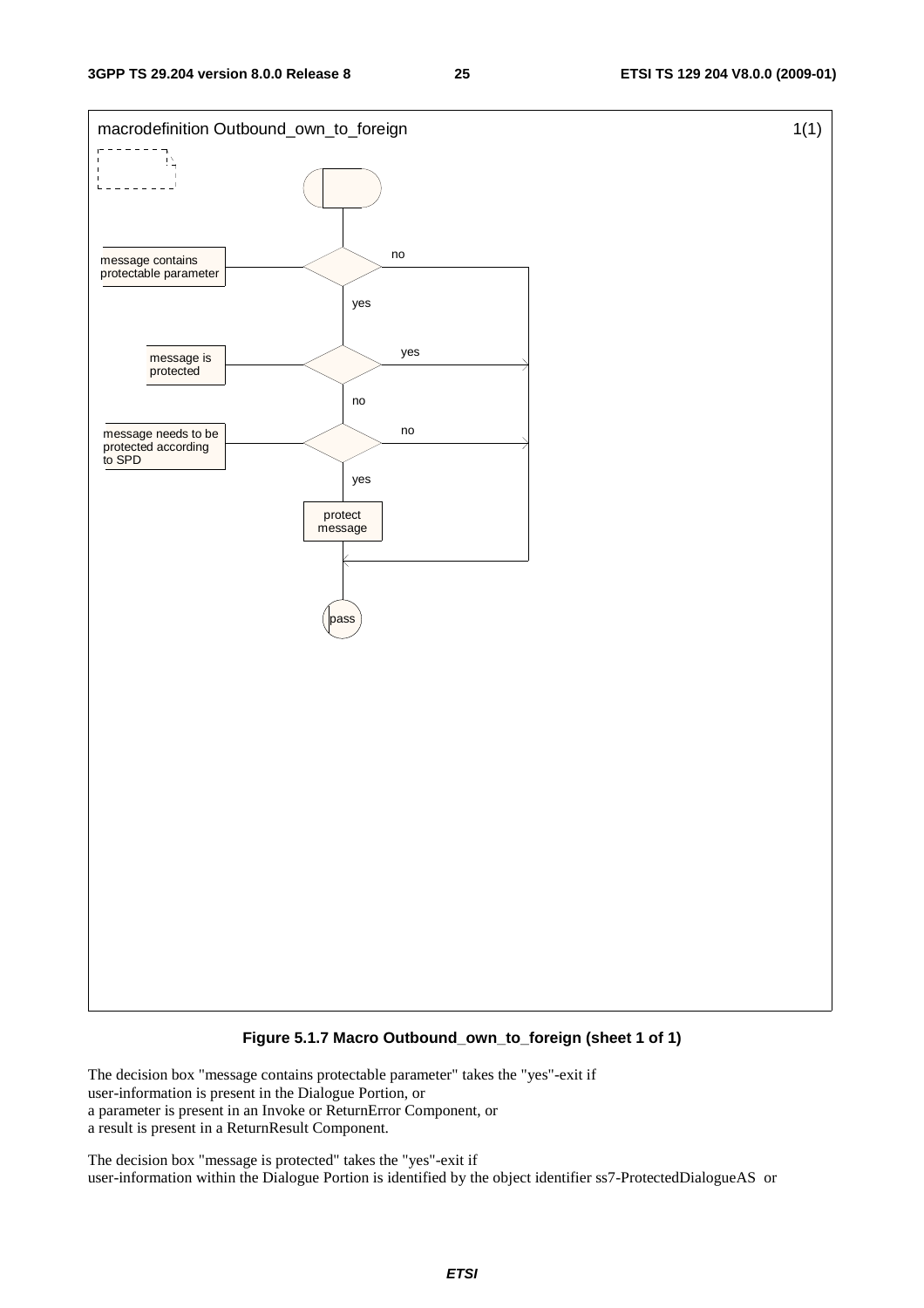operationCode within an Invoke or ReturnResult Component takes the global value ss7-ProtectedDialogueAS or errorCode within an ReturnError Component takes the global value ss7-ProtectedDialogueAS.

The decision box "message needs to be protected according to SPD" takes the "yes"-exit if an SPD entry for outgoing messages exists (for messages sent to the network identified by the SCCP called party address).



**Figure 5.1.8 Macro Outbound\_foreign \_to\_own (sheet 1 of 1)** 

The decision box "message contains protectable parameter" takes the "yes"-exit if user-information is present in the Dialogue Portion, or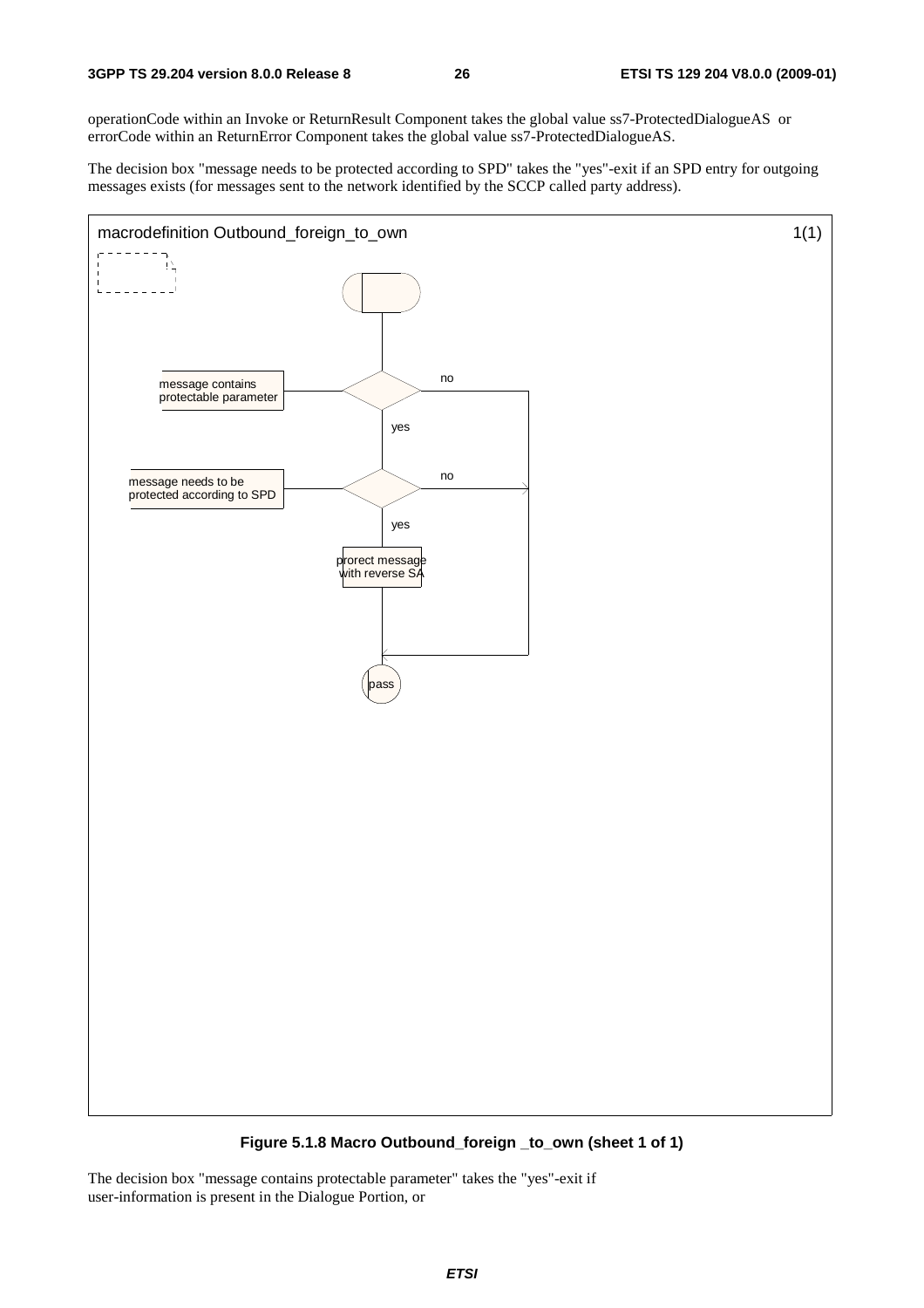a parameter is present in an Invoke or ReturnError Component, or a result is present in a ReturnResult Component.

The decision box "message needs to be protected according to SPD" takes the "yes"-exit if an SPD entry for incoming messages exists (for messages received from the network identified by the SCCP calling party address). If more than one acceptable protection modes are present, one may be chosen.

The task box "protect message with reverse SA" performs protection of the message with the SA that is to be used for de-protection when receiving messages from the network in question.



**Figure 5.1.9 Macro Outbound\_foreign \_to\_foreign (sheet 1 of 1)**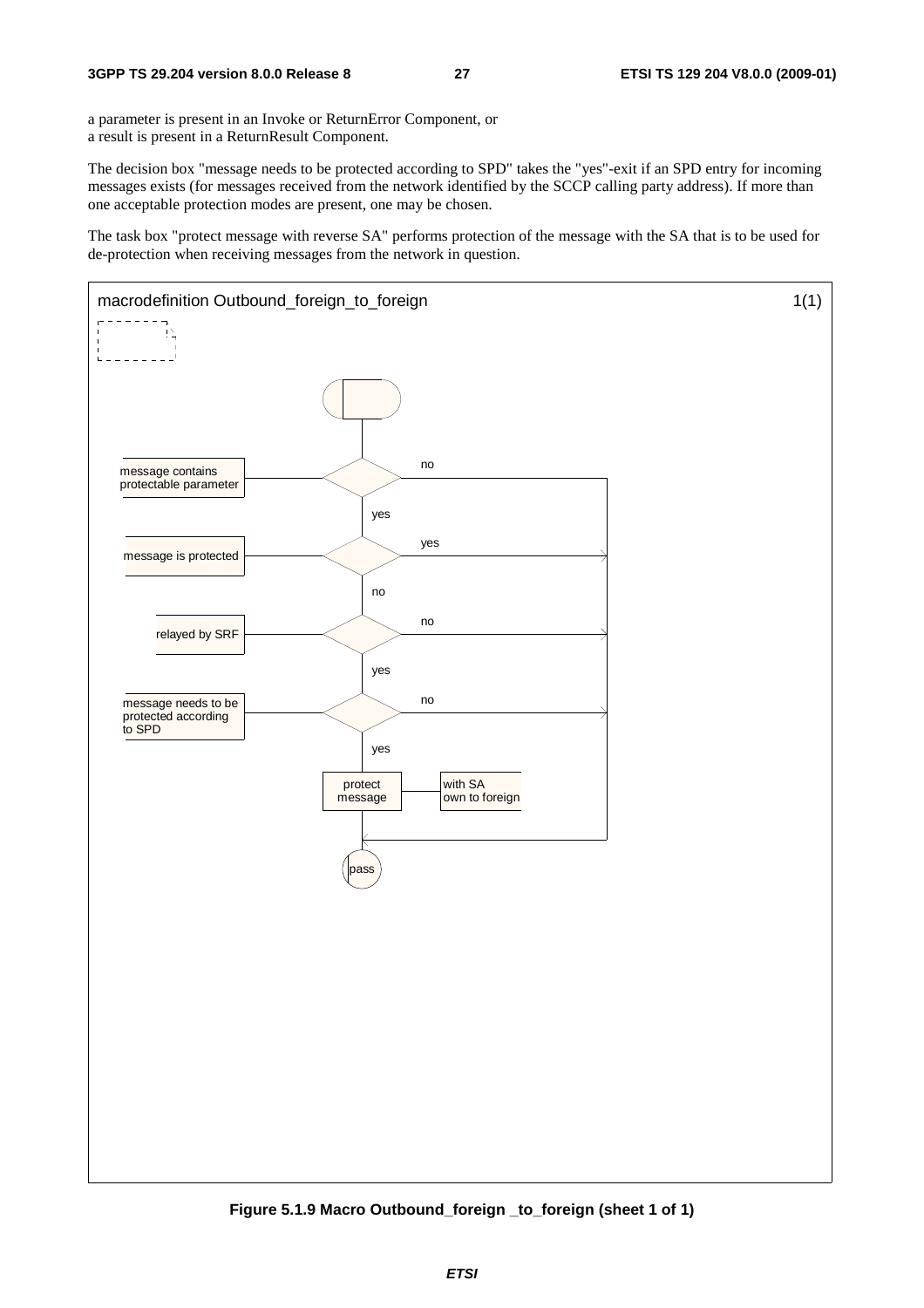The decision box "message contains protectable parameter" takes the "yes"-exit if user-information is present in the Dialogue Portion, or a parameter is present in an Invoke or ReturnError Component, or a result is present in a ReturnResult Component.

The decision box "message is protected" takes the "yes"-exit if user-information within the Dialogue Portion is identified by the object identifier ss7-ProtectedDialogueAS or operationCode within an Invoke or ReturnResult Component takes the global value ss7-ProtectedDialogueAS or errorCode within an ReturnError Component takes the global value ss7-ProtectedDialogueAS.

The decision box "relayed by SRF" takes the "yes"-exit if the SCCP called party address consists of a Routing Number (RN) pointing to the own network and an MSISDN pointing to a relay network within the portability cluster.

The decision box "message needs to be protected according to SPD takes the "yes"-exit if an SPD entry for outgoing messages exists (for messages sent to the network identified by the SCCP called party address).

### 5.1.2 Interactions with Mobile Number Portability

In Mobile Number Portability scenarios (see 3GPP TS 23.066 [4]) a Signalling Relay Function (SRF) may relay SCCP traffic by modifying the SCCP called party address as shown in figure 4.1.10.

A relayed message's SCCP called party address consists of a Routing Number (RN) and an MSISDN (see 3GPP TS 23.066 [4]).

An SS7 Security Gateway needs to recognize (by analyzing the SCCP called party address) whether or not a message was relayed in order to

- a) distinguish outbound transit traffic relayed by an SRF in the own network (which needs to be protected) from other outbound transit traffic (which needs to be passed transparently), and to
- b) distinguish inbound terminating traffic relayed by an SRF within the portability cluster (where the check needs to be based on the policy identified by the MSISDN within the SCCP called party address) from other inbound terminating traffic (where the check needs to be based on the policy identified by the SCCP calling party address).
	- NOTE : In MNP-SRF scenarios, when the relaying PLMN does not make use of TCAP-User Security, messages sent from a source PLMN to a destination PLMN via the relaying PLMN are unprotected although protection may be desired for messages sent from the source PLMN to the destination PLMN. Network operators may therefore want to negotiate use of TCAP-User Security with all PLMNs of a portability cluster.

### 5.1.3 Interactions with SCCP segmentation

When the incoming SCCP message makes use of SCCP segmenting (i.e. several XUDT messages are received rather than one UDT or a single XUDT message) the SS7 Security Gateway has to perform reassembling before processing the message, and it may have to perform segmenting before sending the processed message.

It may happen that the received SCCP message (containing an unprotected TCAP user payload) is not segmented (UDT or single XUDT), but after security processing the message's length is increased, so that the processed message needs to be segmented before it is sent. This situation may be undesired (since transfer of XUDT messages is not guaranteed by all transit networks) but cannot be avoided by the SS7 Security Gateway (see note).

Note: The support of message segmentation at the SCCP layer in all transit networks could be enforced by mandating the usage of the White Book SCCP [9]. GSMA would work with International Carriers to ensure that fully operationally-verified support of XUDT is available before TCAPsec gateways are deployed.

It may also happen that the received (protected) message is segmented (several XUDTs), but after security processing the message's length is decreased, so that the processed message does not need to be segmented before it is sent. In this case the de-protecting SS7 Security Gateway needs to know some SCCP-details of the original unprotected message as sent from the originating NE to the protecting SS7 Security Gateway. These original SCCP information needs to be transported within the TCAP-user parameter of the protected message. Depending on this information the de-protecting SS7-Security Gateway can decide whether to send a UDT or a single XUDT message towards the destination. .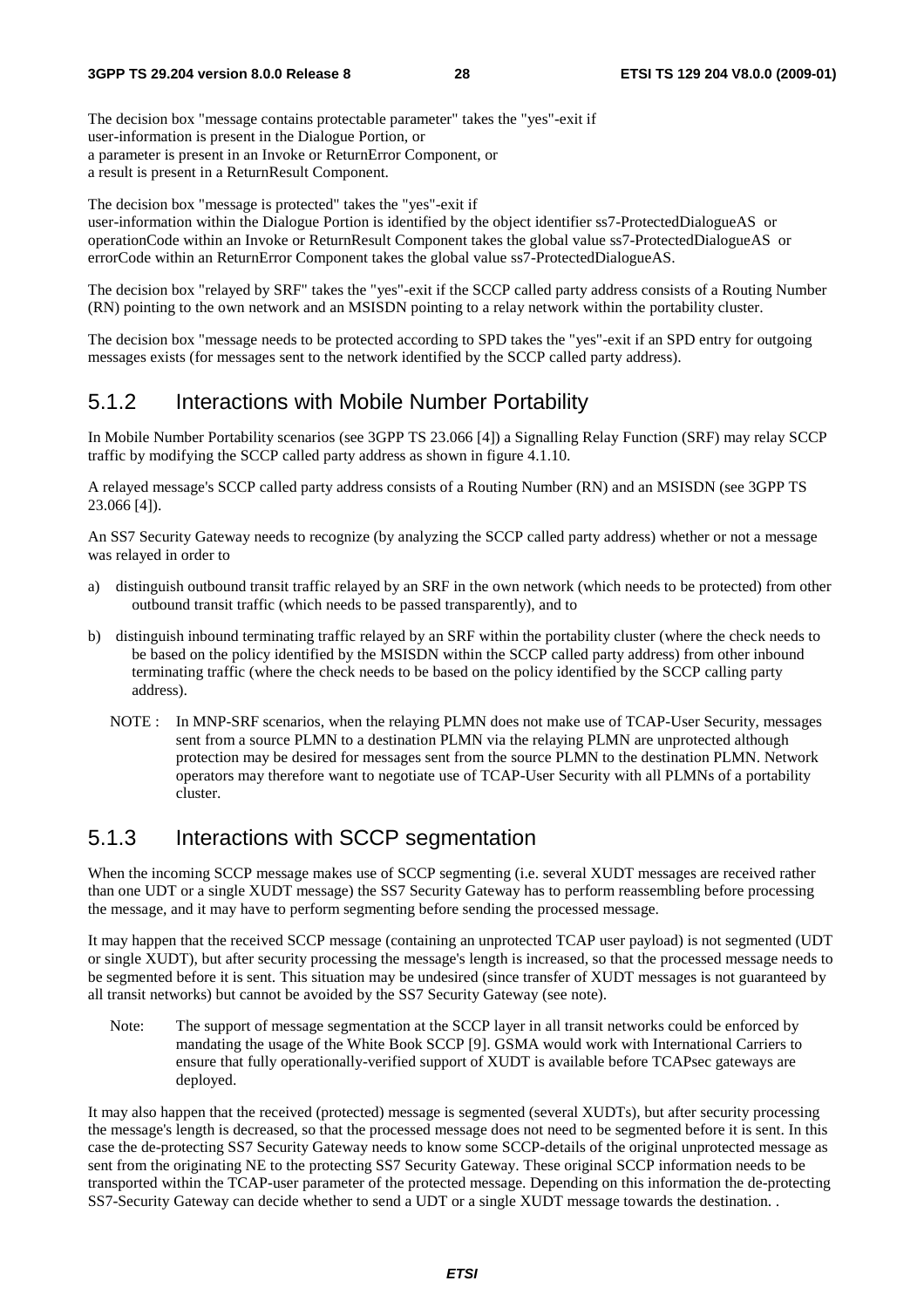In cases where the received unprotected message is not segmented but the (to be) sent protected message needs to be segmented, the SS7 Security Gateway has to replace the message's SCCP calling party address with its own address. This is to guarantee uniqueness of the combination of the SCCP calling party address and the Segmentation local reference in the (to be) sent message. The original SCCP calling party address needs to be transported within the TCAPuser parameter of the (first segment of the) protected message.

If the received protected message contains an original SCCP calling party address within the TCAP-user parameter, the de-protecting SS7 Security Gateway has to replace the SCCP calling party address with the original SCCP calling party address before forwarding the de-protected message to the destination.

An SS7 Security Gateway that has sent a segmented, protected message with a replaced SCCP calling party address may receive an SCCP XUDTS message with its own address as called party address. In this case the SS7 Security Gateway shall retrieve the original SCCP calling party address, the original TCAP Message type and TCAP transaction id from the data parameter of the received XUDTS message and construct a UDTS message with unmodified Return cause, called party address replaced with the retrieved original calling party address, unmodified calling party address, and Data parameter containing the retrieved TCAP message type and TCAP transaction id, and forward it to the destination.

### 5.1.4 Protocol details

#### 5.1.4.1 Transformation of unprotected message to protected message

The unprotected TCAP-user message is either transported within an SCCP UDT message or it is transported within a single SCCP XUDT message or it is segmented over several SCCP XUDT messages. Other SCCP message types are not subject to protection.

The transformation process is done in 3 steps:

#### **Step 1: SCCP re-assembly of the unprotected message**

In a first step the unprotected message is transformed into an intermediate unprotected representation which is made up of the following parameters:

| <b>SCCP</b> Message type                        |                                           |
|-------------------------------------------------|-------------------------------------------|
| <b>SCCP</b> Protocol class                      |                                           |
| SCCP Hop counter (optional)                     |                                           |
| <b>SCCP Called party address</b>                |                                           |
| <b>SCCP</b> Calling party address               |                                           |
| SCCP Segmentation local reference (optional)    |                                           |
| <b>SCCP</b> Importance (optional)               |                                           |
| SCCP Data (made up of the following parameters: | <b>TCAP</b> Message type                  |
|                                                 | TCAP orig. Transaction Id (optional)      |
|                                                 | TCAP dest. Transaction Id (optional)      |
|                                                 | <b>TCAP Dialogue Portion (optional)</b>   |
|                                                 | <b>TCAP Component Portion (optional))</b> |

If the unprotected message was transported within an SCCP UDT message, the intermediate unprotected representation of the message takes the following values:

| <b>UDT</b>                          |
|-------------------------------------|
| same as in the received UDT message |
| absent                              |
| same as in the received UDT message |
| same as in the received UDT message |
| absent                              |
| absent                              |
| same as in the received UDT message |
|                                     |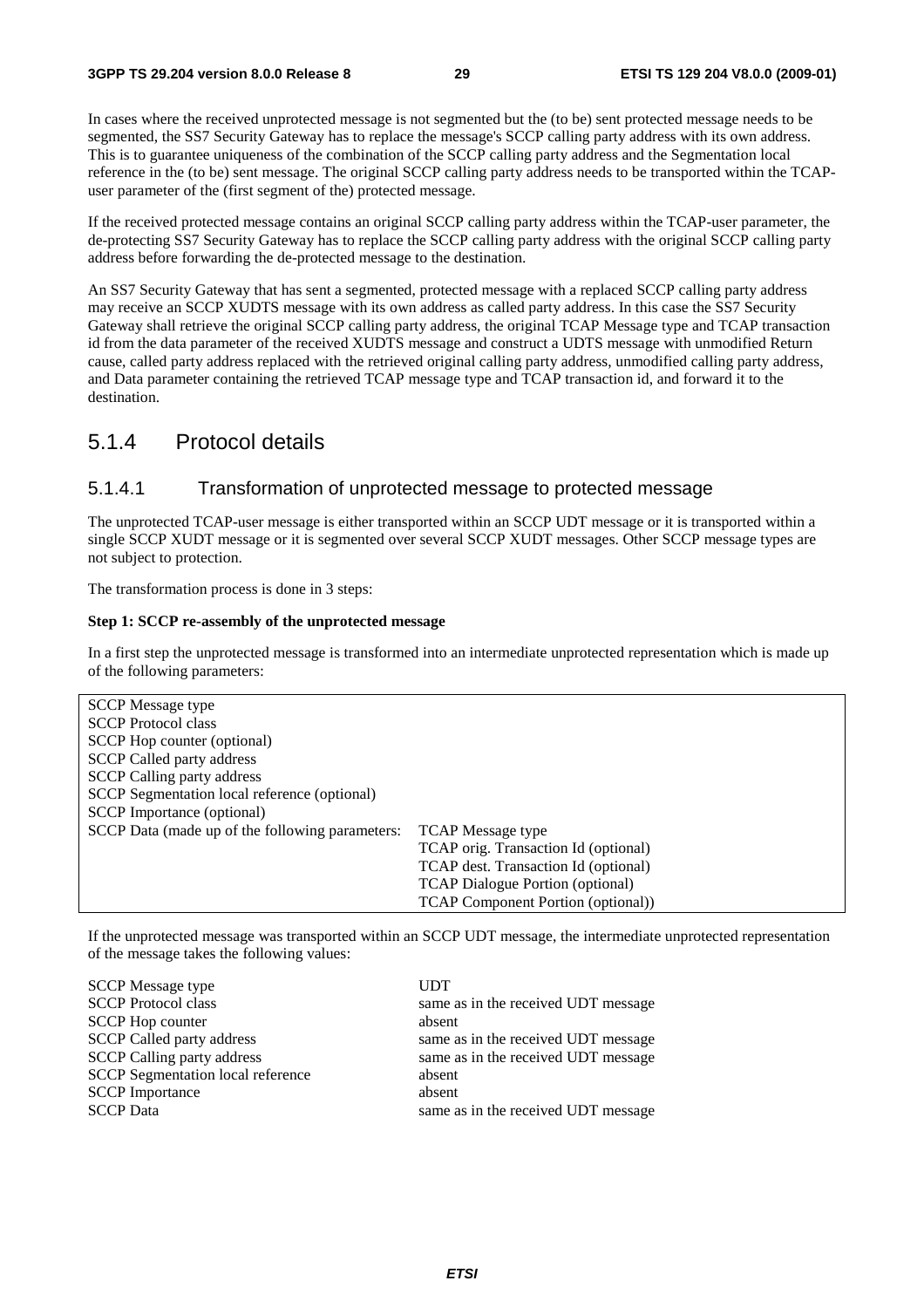If the unprotected message was transported within a single SCCP XUDT message, the intermediate unprotected representation of the message takes the following values:

| <b>SCCP</b> Message type                 | <b>XUDT</b>                          |
|------------------------------------------|--------------------------------------|
| <b>SCCP Protocol class</b>               | same as in the received XUDT message |
| <b>SCCP</b> Hop counter                  | same as in the received XUDT message |
| <b>SCCP Called party address</b>         | same as in the received XUDT message |
| <b>SCCP Calling party address</b>        | same as in the received XUDT message |
| <b>SCCP</b> Segmentation local reference | absent                               |
| <b>SCCP</b> Importance                   | same as in the received XUDT message |
| <b>SCCP</b> Data                         | same as in the received XUDT message |

If the unprotected message was segmented over several SCCP XUDT messages, the intermediate unprotected representation of the message takes the following values:

| <b>SCCP</b> Message type                 | <b>XUDT</b>                                                    |
|------------------------------------------|----------------------------------------------------------------|
| <b>SCCP</b> Protocol class               | same as in the first received XUDT message                     |
| <b>SCCP</b> Hop counter                  | same as in the first received XUDT message                     |
| <b>SCCP Called party address</b>         | same as in the first received XUDT message                     |
| <b>SCCP Calling party address</b>        | same as in the first received XUDT message                     |
| <b>SCCP</b> Segmentation local reference | same as in the first received XUDT message                     |
| <b>SCCP</b> Importance                   | same as in the first received XUDT message                     |
| <b>SCCP</b> Data                         | concatenation of the received segments (for details of the re- |
|                                          | assembly procedure see ITU-T Q.714 [9])                        |

#### **Step 2: Protection**

In a second step the intermediate unprotected representation is transformed into an intermediate protected representation which is made up of the following parameters:

| SCCP Hop counter (optional)                              |                                                |
|----------------------------------------------------------|------------------------------------------------|
| <b>SCCP Called party address</b>                         |                                                |
| <b>SCCP</b> Calling party address                        |                                                |
| SCCP Segmentation local reference (optional)             |                                                |
| <b>SCCP</b> Importance (optional)                        |                                                |
| Original SCCP info (made up of the following parameters: | Original SCCP Calling party address (optional) |
|                                                          | Original SCCP Message type                     |
|                                                          | Original SCCP Protocol class)                  |
| Original TCAP info (made up of the following parameters: | Original TCAP Message type                     |
|                                                          | otid (optional)                                |
|                                                          | dtid (optional))                               |
| <b>TCAPsec Security header</b>                           |                                                |
| TCAPsec Cipher- or Cleartext                             |                                                |
| <b>TCAPsecMAC</b>                                        |                                                |

The intermediate unprotected representation of the message takes the following values:

| <b>SCCP</b> Hop counter                                 | same as SCCP Hop counter in the intermediate<br>unprotected representation    |
|---------------------------------------------------------|-------------------------------------------------------------------------------|
| <b>SCCP</b> Called party address                        | same as in the intermediate unprotected representation                        |
| <b>SCCP Calling party address</b>                       | same as in the intermediate unprotected representation                        |
| <b>SCCP</b> Segmentation local reference                | same as in the intermediate unprotected representation                        |
| <b>SCCP</b> Importance                                  | same as SCCP Importance in the intermediate<br>unprotected representation     |
| Original SCCP info made up of the following parameters: |                                                                               |
| Original SCCP Message type                              | same as SCCP Message type in the intermediate<br>unprotected representation   |
| Original SCCP Protocol class                            | same as SCCP Protocol class in the intermediate<br>unprotected representation |
| Original TCAP info made up of the following parameters: |                                                                               |
| Original TCAP Message type                              | same as TCAP Message type in the intermediate<br>unprotected representation   |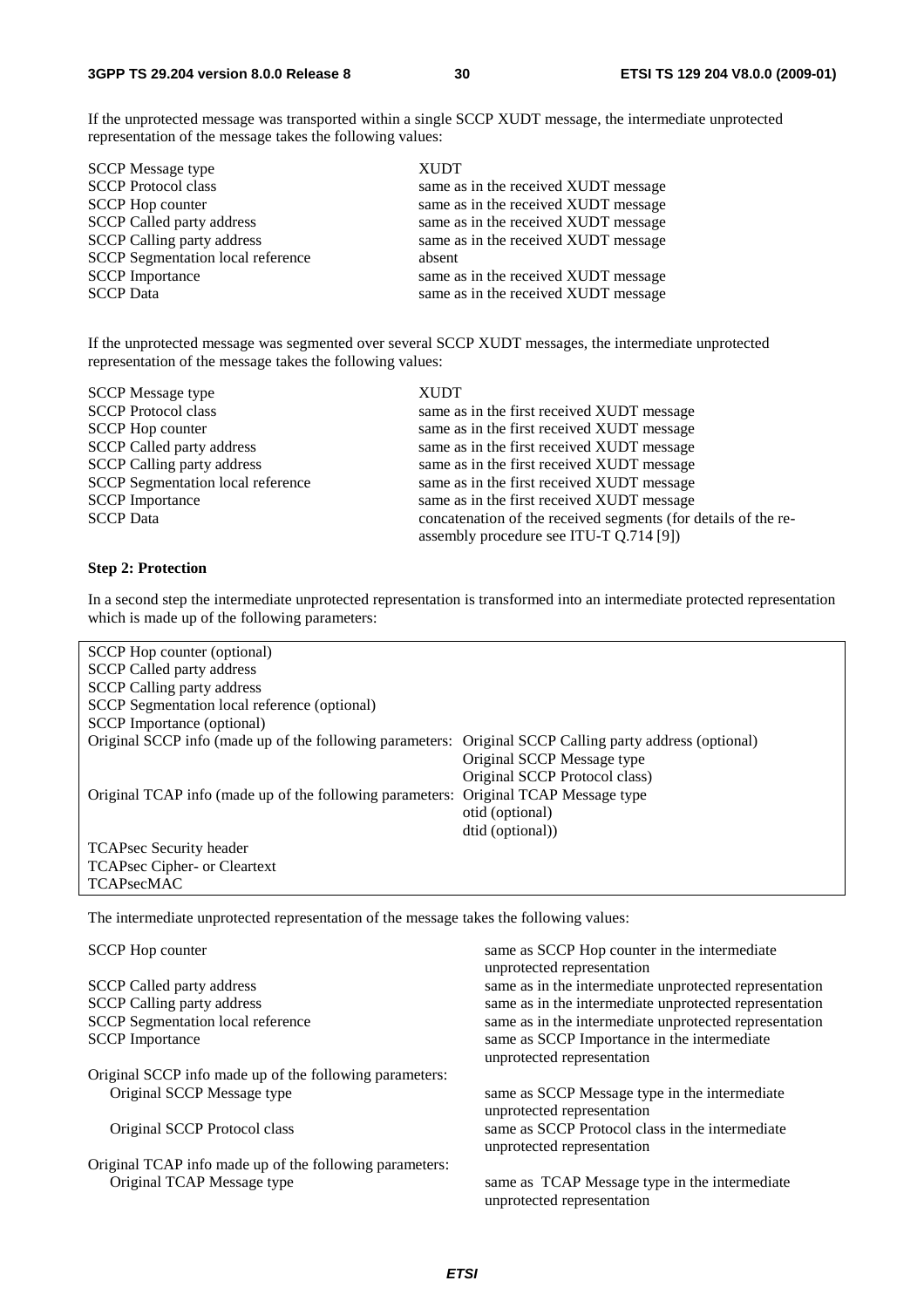| <b>TCAP</b> otid                    | same as TCAP orig. Transaction Id in the intermediate   |
|-------------------------------------|---------------------------------------------------------|
|                                     | unprotected representation                              |
| <b>TCAP</b> dtid                    | same as TCAP dest. Transaction Id in the intermediate   |
|                                     | unprotected representation                              |
| <b>TCAPsec Security header</b>      | See 3GPP TS 33.204 [8]                                  |
| <b>TCAPsec Cipher- or Cleartext</b> | result of applying the encryption function to the       |
|                                     | concatenation of Dialogue Portion and Component         |
|                                     | Portion of the intermediate unprotected representation  |
|                                     | (ciphertext), or concatenation of Dialogue Portion and  |
|                                     | Component Portion of the intermediate unprotected       |
|                                     | representation(cleartext)                               |
| <b>TCAPsec MAC</b>                  | result of applying the integrity function to the        |
|                                     | concatenation of Security header and Cipher- or         |
|                                     | Cleartext of the intermediate protected representation. |
|                                     |                                                         |

#### **Step 3: SCCP segmentation of the protected message**

In a third step the intermediate protected representation is transformed into a single SCCP UDT message, a single SCCP XUDT message, or several SCCP XUDT messages depending on the Original SCCP Message type of the intermediate protected representation and the need for segmentation as follows:

If the Original SCCP Message type in the intermediate protected representation takes the value "UDT" and the message need not be segmented, it is transformed into a single SCCP UDT message with following parameter values:

| Message Type          | UDT                                                                               |
|-----------------------|-----------------------------------------------------------------------------------|
| Protocol class        | same as Original SCCP Protocol class in the intermediate protected representation |
| Called party address  | same as SCCP Called party address in the intermediate protected representation    |
| Calling party address | same as SCCP Calling party address in the intermediate protected representation   |
| Data                  | (see below)                                                                       |

If the Original SCCP Message type in the intermediate protected representation takes the value "XUDT" and the message need not be segmented, it is transformed into a single SCCP XUDT message with following parameter values:

| Message Type          | <b>XUDT</b>                                                                       |
|-----------------------|-----------------------------------------------------------------------------------|
| Protocol class        | same as Original SCCP Protocol class in the intermediate protected representation |
| Hop counter           | same as Original SCCP Hop counter in the intermediate protected representation    |
| Called party address  | same as SCCP Called party address in the intermediate protected representation    |
| Calling party address | same as SCCP Calling party address in the intermediate protected representation   |
| Data                  | (see below)                                                                       |
| Segmentation          | absent                                                                            |
| Importance            | same as Original SCCP Importance in the intermediate protected representation     |

If the Original SCCP Message type in the intermediate protected representation takes the value "UDT" and the message needs to be segmented, it is transformed into several SCCP XUDT message with following parameter values:

| Message Type          | XUDT                                                                                                                                                                                                                                           |
|-----------------------|------------------------------------------------------------------------------------------------------------------------------------------------------------------------------------------------------------------------------------------------|
| Protocol class        | first segment: class 1 (in sequence delivery), return option: same as in Original SCCP<br>Protocol class in the intermediate protected representation<br>subsequent segment: class 1 (in sequence delivery), return option: no special options |
| Hop counter           | absent                                                                                                                                                                                                                                         |
| Called party address  | same as SCCP Called party address in the intermediate protected representation                                                                                                                                                                 |
| Calling party address | the SS7 Security Gateway's own address                                                                                                                                                                                                         |
| Data                  | (segment of see below)                                                                                                                                                                                                                         |
| Segmentation          | see [9]                                                                                                                                                                                                                                        |
| Importance            | absent                                                                                                                                                                                                                                         |

If the Original SCCP Message type in the intermediate protected representation takes the value "XUDT" and the message needs to be segmented, it is transformed into several SCCP XUDT message with following parameter values:

| XUDT                                                                                   |
|----------------------------------------------------------------------------------------|
| first segment: class 1 (in sequence delivery), return option: same as in Original SCCP |
| Protocol class in the intermediate protected representation                            |
| subsequent segment: class 1 (in sequence delivery), return option: no special options  |
| same as Original SCCP Hop counter in the intermediate protected representation         |
|                                                                                        |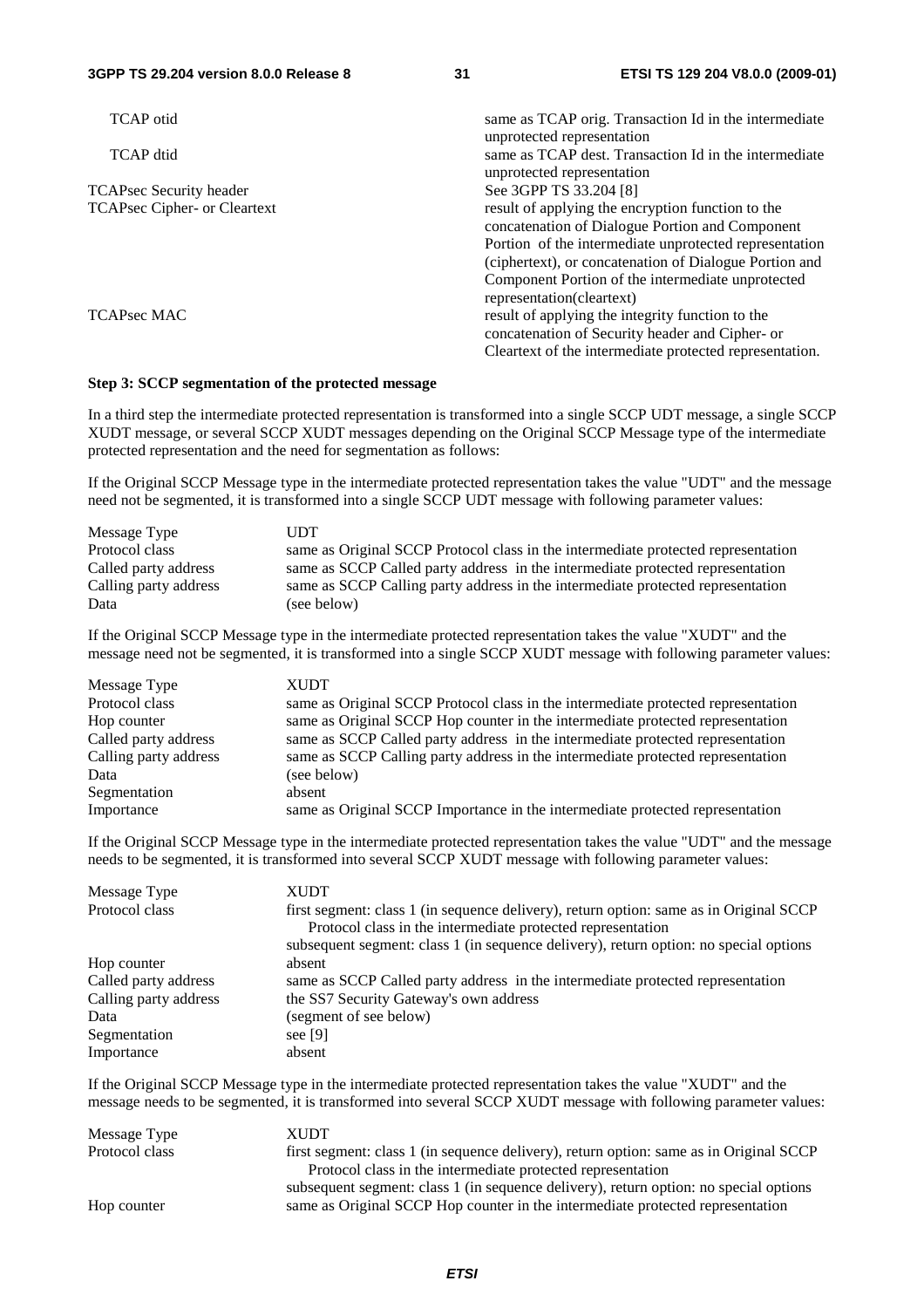| Called party address  | same as SCCP Called party address in the intermediate protected representation                                                                                    |
|-----------------------|-------------------------------------------------------------------------------------------------------------------------------------------------------------------|
| Calling party address | if SCCP Segmentation Local reference is present in the intermediate protected<br>representation: same as SCCP Calling party address in the intermediate protected |
|                       | representation;                                                                                                                                                   |
|                       | otherwise: the SS7 Security Gateway's own address                                                                                                                 |
| Data                  | (segment of see below)                                                                                                                                            |
| Segmentation          | see [9]; if SCCP Segmentation Local reference is present in the intermediate protected<br>representation, the same value shall be used.                           |
| Importance            | same as Original SCCP Importance in the intermediate protected representation.                                                                                    |

The SCCP Data parameter (re-assembled) shall take the following value:

| <b>TCAP</b> Message type     | unidirectional                   |
|------------------------------|----------------------------------|
| <b>TCAP DialoguePortion</b>  | absent                           |
| <b>TCAP ComponentPortion</b> | one invoke component with:       |
| invokeId                     | (any legal value)                |
| linkedId                     | absent                           |
| operationCode                | local value 90 (secureTransport) |
| parameter                    | ANY DEFINED BY operationCode     |

#### **SS7-Secure-Transport-Operation-and-DataTypes** {

```
 itu-t identified-organization (4) etsi (0) mobileDomain (0) 
 gsm-Network (1) modules (3) ss7-Secure-Transport-Operation-and-DataTypes (27) version1 (1)} 
DEFINITIONS 
IMPLICIT TAGS 
::= 
BEGIN 
EXPORTS 
   secureTransport 
; 
IMPORTS 
   OPERATION 
FROM Remote-Operations-Information-Objects { 
  joint-iso-itu-t remote-operations(4) 
   informationObjects(5) version1(0)} 
; 
secureTransport OPERATION ::= { 
      ARGUMENT 
           SecureTransportArg
      CODE local:90 } 
SecureTransportArg ::= SEQUENCE { 
                                             [0] OriginalSCCP-Info 		 OPTIONAL,
     originalTCAP-Info [1] OriginalTCAP-Info,<br>protectedPayload [2] ProtectedPayload
                                              protectedPayload [2] ProtectedPayload 
 }
```

| $ OriginalSCCP-Info : := SEOUENCE$                                  |                                                                                   |           |
|---------------------------------------------------------------------|-----------------------------------------------------------------------------------|-----------|
|                                                                     | originalSCCP-MessageType [0] OriginalSCCP-MessageType                             | OPTIONAL, |
|                                                                     | -- original SCCP-MessageType shall be present if it is different from the actual  |           |
| -- SCCP-Message type; otherwise it may be absent                    |                                                                                   |           |
| originalSCCP-ProtocolClass [1] OriginalSCCP-ProtocolClass           |                                                                                   | OPTIONAL  |
|                                                                     | -- originalSCCP-ProtocolClass shall be present if it is different from the actual |           |
| -- SCCP-Protocol class (first seqment); otherwise it may be absent. |                                                                                   |           |
|                                                                     | originalSCCP-CallingPartyAddress [2] OriginalSCCP-CallingPartyAddress OPTIONAL,   |           |
|                                                                     | -- originalSCCP-CallingPartyAddress shall be present if and only if the actual    |           |
|                                                                     | -- SCCP Calling party address is the SS7 Security Gateway's own address           |           |
|                                                                     |                                                                                   |           |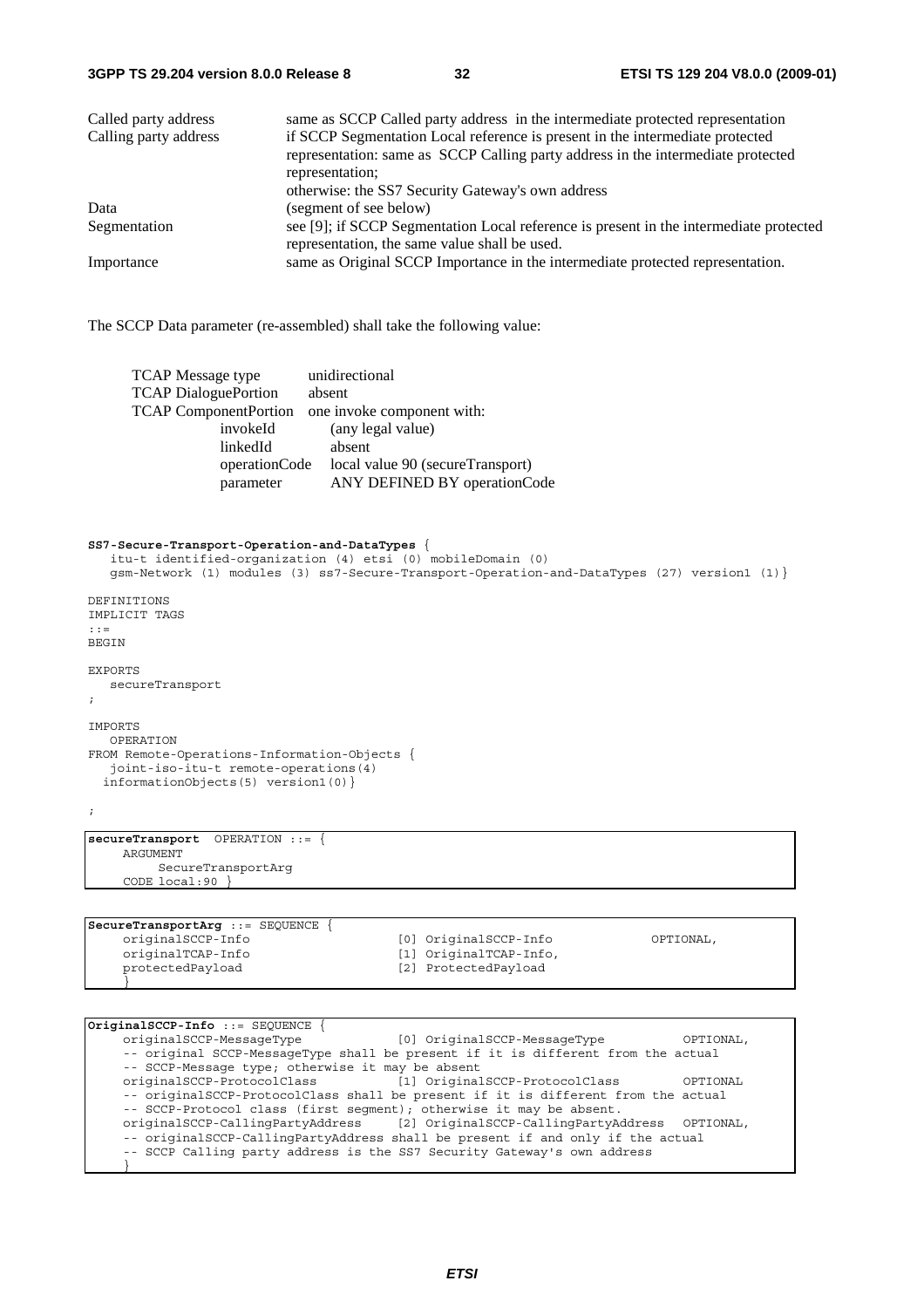| $ O$ riginalSCCP-MessageType ::= ENUMERATED {                                     |
|-----------------------------------------------------------------------------------|
| udt (9),                                                                          |
| xudt $(17)$ }                                                                     |
| -- this parameter shall take the value of the Original SCCP Message type from the |
| -- intermediate protected representation                                          |
|                                                                                   |
| $ OriginalSCCP-ProtocolClass : = OCTET STRING(SIZE(1)) $                          |
| -- coded according to ITU-T 0.713                                                 |

**OriginalSCCP-CallingPartyAddress** ::= OCTET STRING(SIZE(3..18))  *-- coded according to ITU-T Q.713 -- Octet 1: Address indicator -- Octets 2 - n: Address* 

| $ OriginalTCAP-Info :: = SEQUENCE$ |                           |           |
|------------------------------------|---------------------------|-----------|
| originalTCAP-MessageType           | OriginalTCAP-MessageType, |           |
| otid                               | OTID                      | OPTIONAL, |
| dtid                               | DTID                      | OPTIONAL  |
|                                    |                           |           |

**OriginalTCAP-MessageType** ::= ENUMERATED { unidirectional (97), begin (98), end (100), continue (101), abort (103)} -- this parameter shall take the value of the Original TCAP Message type from the -- intermediate protected representation

**OTID** ::= OCTET STRING(SIZE(1..4))  *-- OTID shall take the value of the TCAP otid from the intermediate protected -- representation* 

**DTID** ::= OCTET STRING(SIZE(1..4))  *-- DTID shall take the value of the TCAP dtid from the intermediate protected -- representation* 

```
ProtectedPayload ::= OCTET STRING(SIZE(13..3438)) 
     -- The protected payload is the concatenation of 
      -- 9 or 11 octets SecurityHeader, 
      -- n octets ciphertext or cleartext, and 
      -- 4 octets MAC 
      -- The SecurityHeader is coded as follows (see 3GPP TS 33.204 [8]): 
      -- Octets 1-4: SPI 
      -- Octets 5-8: TVP. The TVP is a 32 bit time stamp. Its value is binary coded 
      -- and indicates the number of intervals of 100 milliseconds 
      -- elapsed since 1st January 2002, 0:00:00 UTC 
      -- Octet 9: Indicator Byte with bits 7-1 spare and bit 0 if set indicates presence of 
              -- Octets 10-11 
      -- Octet 10: SS7 SEG-Id 
      -- Octet 11: Prop
```
END

### 5.1.4.2 Transformation of protected message to unprotected message

The protected TCAP-user message is either transported within an SCCP UDT message or it is transported within a single SCCP XUDT message or it is segmented over several SCCP XUDT messages. Other SCCP message types are not subject to protection.

The transformation process is done in 3 steps:

#### **Step 1: SCCP re-assembly of the protected message**

In a first step the protected message is transformed into the intermediate protected representation (see chapter 5.1.4.1):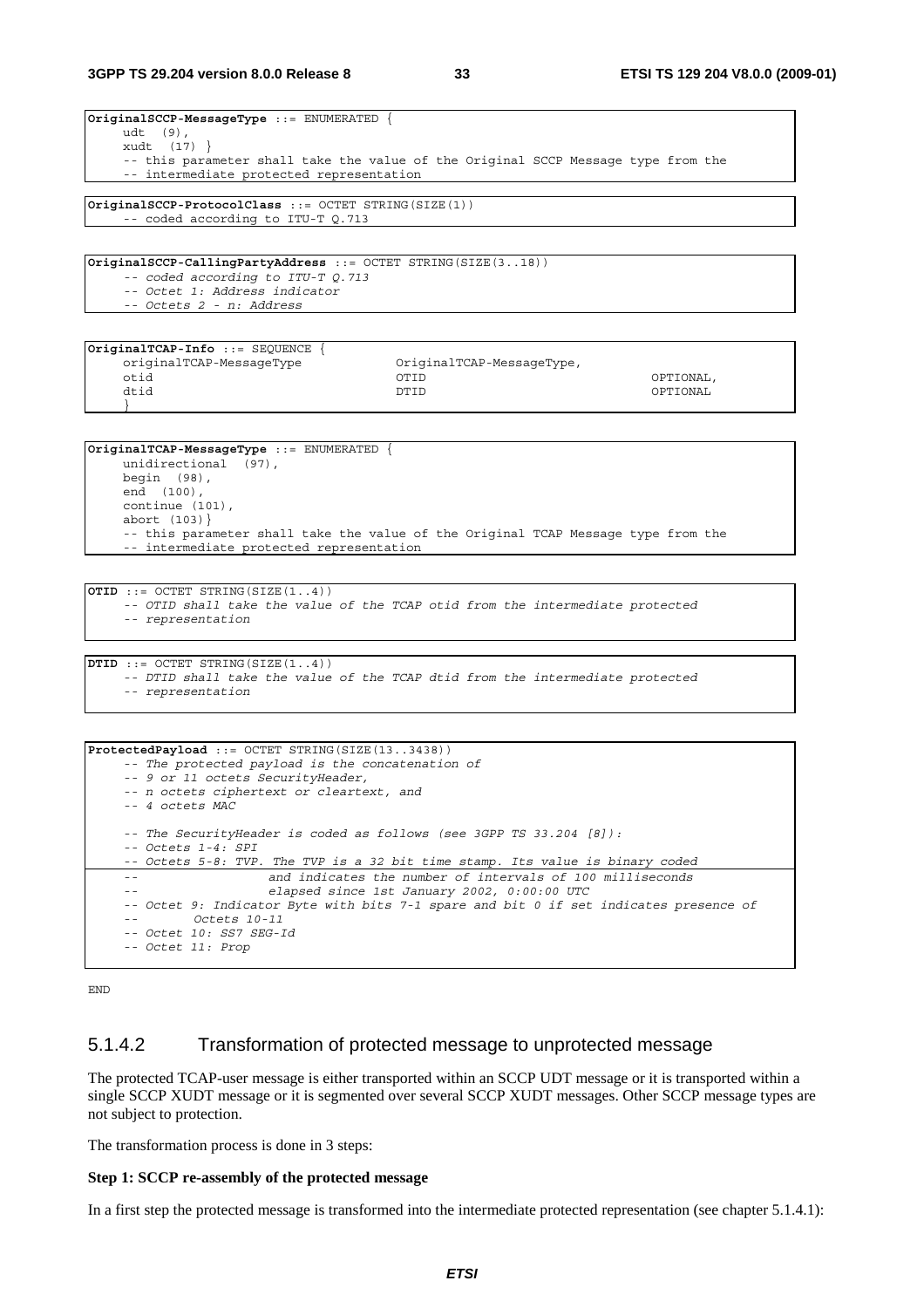If the protected message was transported within an SCCP UDT message, the intermediate protected representation of the message takes the following values:

| <b>SCCP</b> Hop counter |                                          | absent                                                         |
|-------------------------|------------------------------------------|----------------------------------------------------------------|
|                         | <b>SCCP Called party address</b>         | same as in the received UDT message                            |
|                         | <b>SCCP Calling party address</b>        | same as in the received UDT message                            |
|                         | <b>SCCP</b> Segmentation local reference | absent                                                         |
| <b>SCCP</b> Importance  |                                          | absent                                                         |
| Original SCCP info      |                                          |                                                                |
|                         | Original SCCP Calling party address      | absent                                                         |
|                         | Original SCCP Message type               | <b>UDT</b>                                                     |
|                         | Original SCCP Protocol class             | same as SCCP Protocol class in the received UDT message        |
| Original TCAP info      |                                          |                                                                |
|                         | Original TCAP Message type               | same as Original TCAP Message type in the TCAP-invoke          |
|                         |                                          | component parameter of the received message                    |
|                         | otid                                     | same as otid in the TCAP-invoke component parameter of the     |
|                         |                                          | received message                                               |
|                         | dtid                                     | same as dtid in the TCAP-invoke component parameter of the     |
|                         |                                          | received message                                               |
|                         | TCAPsec Security header                  | same as received in the TCAP-invoke component parameter of the |
|                         |                                          | received message                                               |
|                         | TCAPsec Cipher- or Cleartext             | same as received in the TCAP-invoke component parameter of the |
|                         |                                          | received message                                               |
| <b>TCAPsec MAC</b>      |                                          | same as received in the TCAP-invoke component parameter of the |
|                         |                                          | received message                                               |

If the protected message was transported within a single SCCP XUDT message, the intermediate protected representation of the message takes the following values:

| <b>SCCP</b> Hop counter                  | same as in the received XUDT message                           |
|------------------------------------------|----------------------------------------------------------------|
| <b>SCCP Called party address</b>         | same as in the received XUDT message                           |
| <b>SCCP Calling party address</b>        | same as in the received XUDT message                           |
| <b>SCCP</b> Segmentation local reference | absent                                                         |
| <b>SCCP</b> Importance                   | same as in the received XUDT message                           |
| Original SCCP info                       |                                                                |
| Original SCCP Calling party address      | absent                                                         |
| Original SCCP Message type               | same as OriginalSCCP-MessageType in the TCAP-invoke            |
|                                          | component parameter of the received message                    |
| Original SCCP Protocol class             | same as OriginalSCCP-ProtocolClass in the TCAP-invoke          |
|                                          | component parameter of the received message                    |
| Original TCAP info                       |                                                                |
| Original TCAP Message type               | same as Original TCAP Message type in the TCAP-invoke          |
|                                          | component parameter of the received message                    |
| otid                                     | same as otid in the TCAP-invoke component parameter of the     |
|                                          | received message                                               |
| dtid                                     | same as dtid in the TCAP-invoke component parameter of the     |
|                                          | received message                                               |
| TCAPsec Security header                  | same as received in the TCAP-invoke component parameter of the |
|                                          | received message                                               |
| TCAPsec Cipher- or Cleartext             | same as received in the TCAP-invoke component parameter of the |
|                                          | received message                                               |
| <b>TCAPsec MAC</b>                       | same as received in the TCAP-invoke component parameter of the |
|                                          | received message                                               |

If the protected message was transported within several SCCP XUDT message, the intermediate protected representation of the message takes the following values:

| <b>SCCP Hop counter</b>          | same as in the first received XUDT message |
|----------------------------------|--------------------------------------------|
| <b>SCCP Called party address</b> | same as in the first received XUDT message |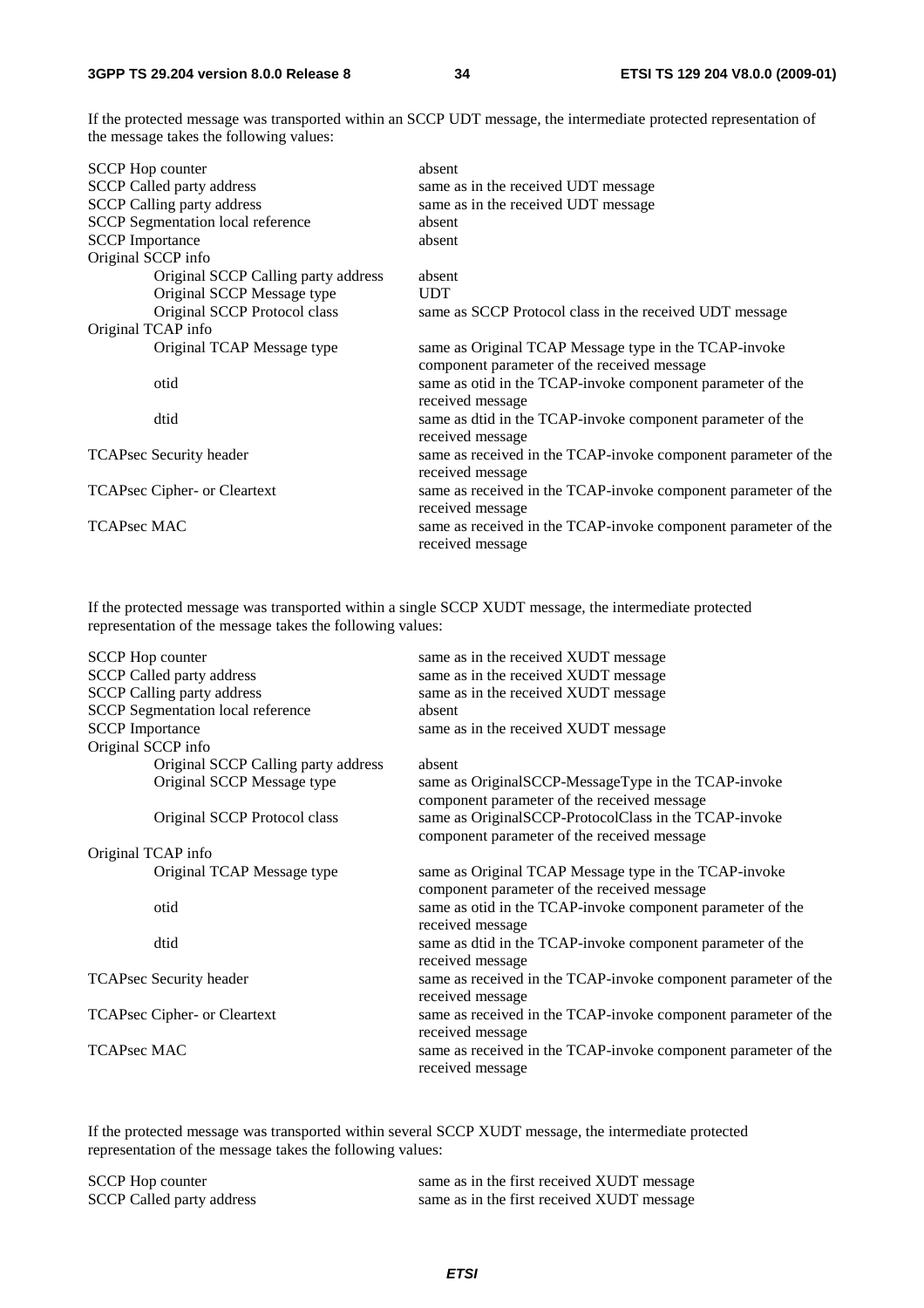#### **3GPP TS 29.204 version 8.0.0 Release 8 35 ETSI TS 129 204 V8.0.0 (2009-01)**

|                        | <b>SCCP Calling party address</b>        | same as in the first received XUDT message                     |
|------------------------|------------------------------------------|----------------------------------------------------------------|
|                        | <b>SCCP</b> Segmentation local reference | same as in the first received XUDT message                     |
| <b>SCCP</b> Importance |                                          | same as in the first received XUDT message                     |
| Original SCCP info     |                                          |                                                                |
|                        | Original SCCP Calling party address      | same as OriginalSCCP-CallingPartyAddress in the TCAP-invoke    |
|                        |                                          | component parameter of the received reassembled message        |
|                        | Original SCCP Message type               | same as OriginalSCCP-MessageType in the TCAP-invoke            |
|                        |                                          | component parameter of the received reassembled message        |
|                        | Original SCCP Protocol class             | same as OriginalSCCP-ProtocolClass in the TCAP-invoke          |
|                        |                                          | component parameter of the received reassembled message        |
|                        | Original TCAP info                       |                                                                |
|                        | Original TCAP Message type               | same as OriginalTCAP-MessageType in the TCAP-invoke            |
|                        |                                          | component parameter of the received reassembled message        |
|                        | otid                                     | same as otid in the TCAP-invoke component parameter of the     |
|                        |                                          | received reassembled message                                   |
|                        | dtid                                     | same as dtid in the TCAP-invoke component parameter of the     |
|                        |                                          | received reassembled message                                   |
|                        | <b>TCAPsec Security header</b>           | same as received in the TCAP-invoke component parameter of the |
|                        |                                          | received reassembled message                                   |
|                        | TCAPsec Cipher- or Cleartext             | same as received in the TCAP-invoke component parameter of the |
|                        |                                          | received reassembled message                                   |
| <b>TCAPsec MAC</b>     |                                          | same as received in the TCAP-invoke component parameter of the |
|                        |                                          | received reassembled message                                   |

#### **Step 2: De-Protection**

In a second step the intermediate protected representation is transformed into an intermediate unprotected representation (see chapter 5.1.4.1):

The intermediate unprotected representation of the message takes the following values:

| <b>SCCP</b> Message type                    | same as OriginalSCCP-MessageType from the TCAP-invoke<br>component's parameter of the intermediate protected                                                                                                        |
|---------------------------------------------|---------------------------------------------------------------------------------------------------------------------------------------------------------------------------------------------------------------------|
| <b>SCCP</b> Protocol class                  | representation<br>same as OriginalSCCP-ProtocolClass from the TCAP-invoke<br>component's parameter of the intermediate protected<br>representation                                                                  |
| <b>SCCP</b> Hop counter                     | same as SCCP Hop counter in the intermediate protected<br>representation                                                                                                                                            |
| <b>SCCP Called party address</b>            | same as SCCP Called party address in the intermediate<br>protected representation                                                                                                                                   |
| <b>SCCP Calling party address</b>           | if OriginalSCCP-CallingPartyAddress is present in the<br>intermediate protected representation, its value is taken;<br>otherwise same as SCCP Calling party address of the<br>intermediate protected representation |
| SCCP Segmentation local reference           | if SCCP Message type in the intermediate unprotected<br>representation is XUDT, then same as in the intermediate<br>protected representation; otherwise absent.                                                     |
| <b>SCCP</b> Importance<br><b>SCCP</b> Data: | same as in the intermediate unprotected representation                                                                                                                                                              |
| <b>TCAP</b> Message type                    | same as OriginalTCAP-MessageType in the intermediate<br>protected representation                                                                                                                                    |
| TCAP orig. Transaction Id                   | same as otid in the intermediate protected representation                                                                                                                                                           |
| <b>TCAP</b> dest. Transaction Id            | same as dtid in the intermediate protected representation                                                                                                                                                           |
| <b>TCAP Dialogue Portion (optional)</b>     | First part of the cleartext (as indicated by TAG and LENGTH<br>according to BER). If encryption was applied then ciphertext<br>needs to be converted first to cleartext                                             |
| TCAP Component Portion (optional))          | second part of the cleartext (as indicated by TAG and<br>LENGTH according to BER). If encryption was applied then<br>ciphertext needs to be converted first to cleartext                                            |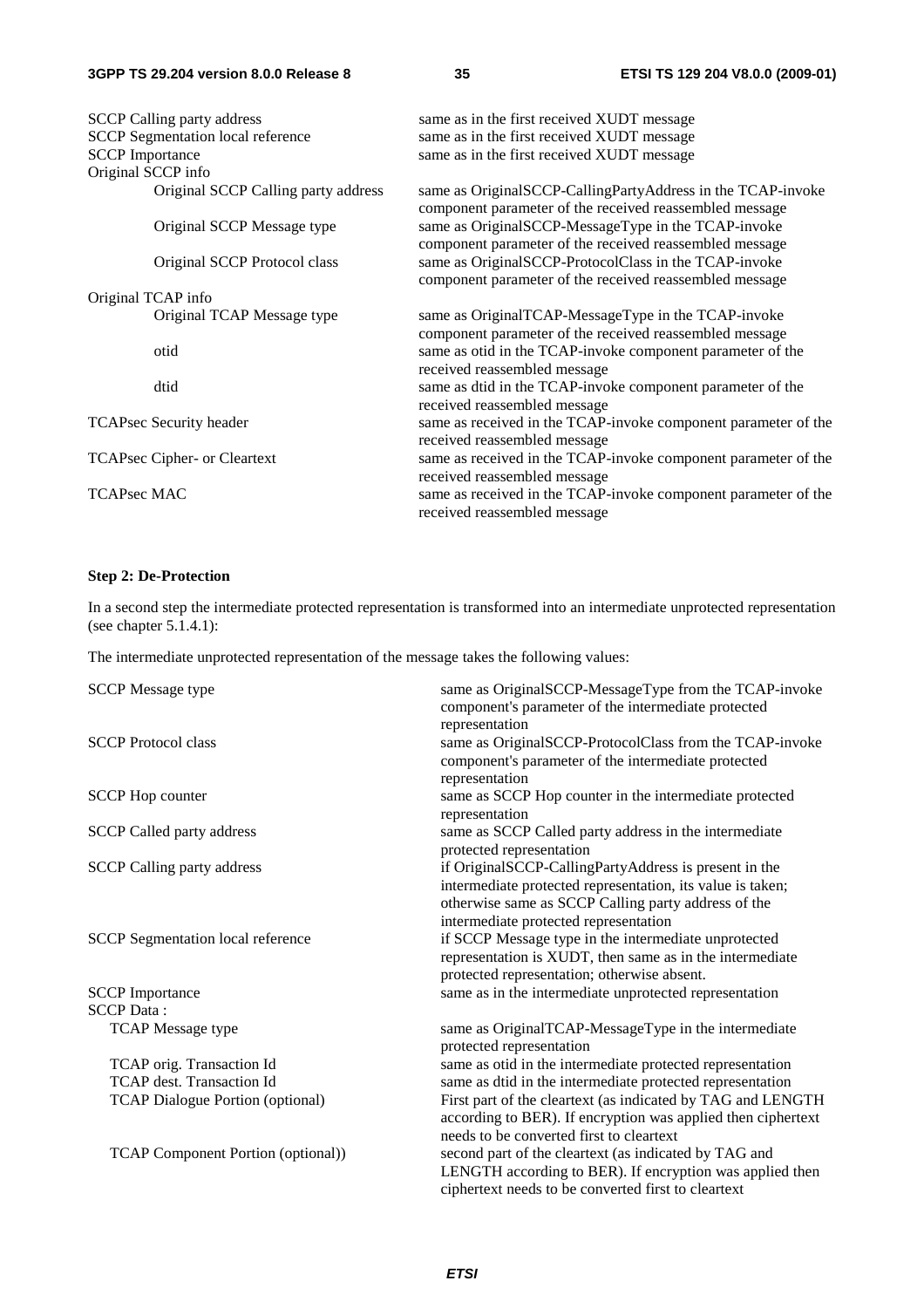#### **Step 3: SCCP segmentation of the unprotected message**

In a third step the intermediate unprotected representation is transformed into a single SCCP UDT message, a single SCCP XUDT message, or several SCCP XUDT messages depending on the SCCP Message type of the intermediate unprotected representation and the need for segmentation as follows:

If the SCCP Message type in the intermediate unprotected representation is "UDT", it is transformed into a single SCCP UDT message with following parameter values:

| Message Type          | UDT                                                                               |
|-----------------------|-----------------------------------------------------------------------------------|
| Protocol class        | same as SCCP Protocol class in the intermediate unprotected representation        |
| Called party address  | same as SCCP Called party address in the intermediate unprotected representation  |
| Calling party address | same as SCCP Calling party address in the intermediate unprotected representation |
| Data                  | same as SCCP Data in the intermediate unprotected representation                  |

If the SCCP Message type in the intermediate unprotected representation is "XUDT" and the message does not need to be segmented, it is transformed into a single SCCP XUDT message with following parameter values:

| Message type          | <b>XUDT</b>                                                                       |
|-----------------------|-----------------------------------------------------------------------------------|
| Protocol class        | same as SCCP Protocol class in the intermediate unprotected representation        |
| Hop counter           | same as SCCP Hop counter in the intermediate unprotected representation           |
| Called party address  | same as SCCP Called party address in the intermediate unprotected representation  |
| Calling party address | same as SCCP Calling party address in the intermediate unprotected representation |
| Data                  | same as SCCP Data in the intermediate unprotected representation                  |
| Segmentation          | absent                                                                            |
| Importance            | same as SCCP Importance in the intermediate unprotected representation            |

If the SCCP Message type in the intermediate unprotected representation is "XUDT" and the message needs to be segmented, it is transformed into several SCCP XUDT message with following parameter values:

| <b>XUDT</b>                                                               |
|---------------------------------------------------------------------------|
| class 1 (in sequence delivery), return option: same as in SCCP Protocol   |
| class of the intermediate unprotected representation                      |
| class 1 (in sequence delivery), return option: no special options         |
| same as SCCP Hop counter in the intermediate unprotected representation   |
| same as SCCP Called party address in the intermediate unprotected         |
| representation                                                            |
| same as SCCP Calling party address in the intermediate unprotected        |
| representation                                                            |
| segment of SCCP Data from the intermediate unprotected representation     |
| (see ITU-T $Q.714$ [9])                                                   |
| see [9]. Local reference shall be taken from the intermediate unprotected |
| representation                                                            |
| same as SCCP Importance in the intermediate unprotected representation    |
|                                                                           |

#### 5.1.4.3 Handling of received XUDTS messages and UDTS messages

An SS7 Security Gateway shall not try to re-assemble XUDTS messages, since the SCCP option "return on error" is not set for subsequent XUDT segments. As a consequence the SS7 Security Gateway shall not try to protect or de-protect XUDTS messages (fragments) or UDTS messages. However, special handling of XUDTS messages and UDTS messages is required as follows:

#### **Outbound direction**

Instead of re-assembling and protecting the XUDTS messages or protecting UDTS messages, the SS7 Security Gateway shall remove the TCAP Dialogue Portion and the TCAP Component Portion from the SCCP Data parameter before sending the XUDTS message or UDTS message. This is in order not to pass the cleartext (or fragment of the cleartext) in outbound direction. SCCP message type and addresses shall not be changed.

An example is shown in figure 5.1.4.3-1: A transit node in PLMN 2 cannot deliver the UDT message and therefore returns an UDTS message. SS7 Security Gateway 2 in PLMN 2 removes the cleartext (TCAP dialogue portion and TCAP component portion) from the SCCP data parameter. SS7 Security Gateway 1 in PLMN 1 recognizes that the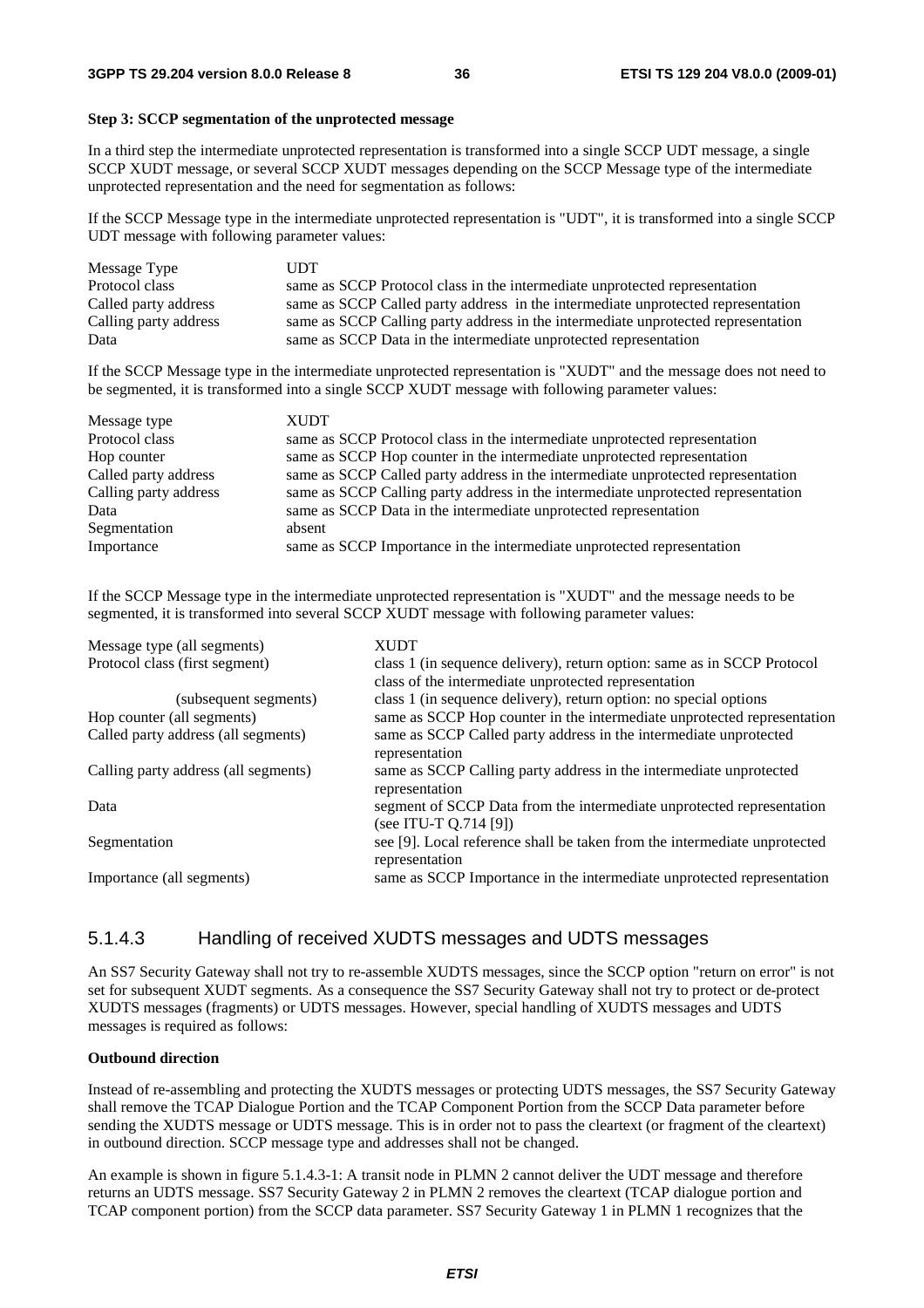received UDTS message does not contain a TCAP unidirectional message with a secure transport invoke component and therefore it does not modify the SCCP message.



#### **Figure 5.1.4.3-1: XUDTS messages and UDTS messages (Outbound direction)**

#### **Inbound direction**

Instead of re-assembling and de-protecting the XUDTS messages or de-protecting UDTS messages, the SS7 Security Gateway shall analyze the SCCP Called party address. If it matches with the SS7 Security Gateway's own address, it shall recover the OriginalSCCP-CallingPartyAddress from the (fragment in the) data parameter and replace the SCCP Called party address with the recovered value. In any case the SS7 Security Gateway shall recover and analyze the TCAP Message type from the (fragment in the) data parameter. If the recovered value is "unidirectional" and a invoke component with operation code "secure transport" is included, the SS7 Security Gateway shall recover the originalTCAP-MessageType, otid, and dtid from the OriginalTCAP-Info, replace the TCAP Message type with the original TCAP-MessageType, insert otid and dtid and remove the remaining material from the SCCP data parameter. If the received message is an XUDTS message and the original SCCP Message type was UDT then the SS7 Security shall modify the SCCP Message type to UDTS.

An example is shown in figure 5.1.4.3-2: A transit node in a transit network cannot deliver the XUDT messages and therefore returns an XUDTS message (note that the second XUDT does not have the SCCP return option set). SS7 Security Gateway 1 in PLMN 1 recognizes that the received XUDTS message does contain a TCAP unidirectional message with a secure transport invoke component and therefore, since the original SCCP-MessageType is UDT, modifies the SCCP Message type from XUDTS to UDTS. Furthermore, the TCAP MessageType is modified from unidirectional to the original TCAP-MessageType, the Transaction Ids are inserted, and the remaining material (fragment of the ciphertext) is removed.

In addition the SS7 Security Gateway 1 in PLMN 1 recognizes that the received XUDTS message does contain SS7 Security Gateway 1's own address as SCCP Called party address and therefore replaces it with the original SCCPCalling party address.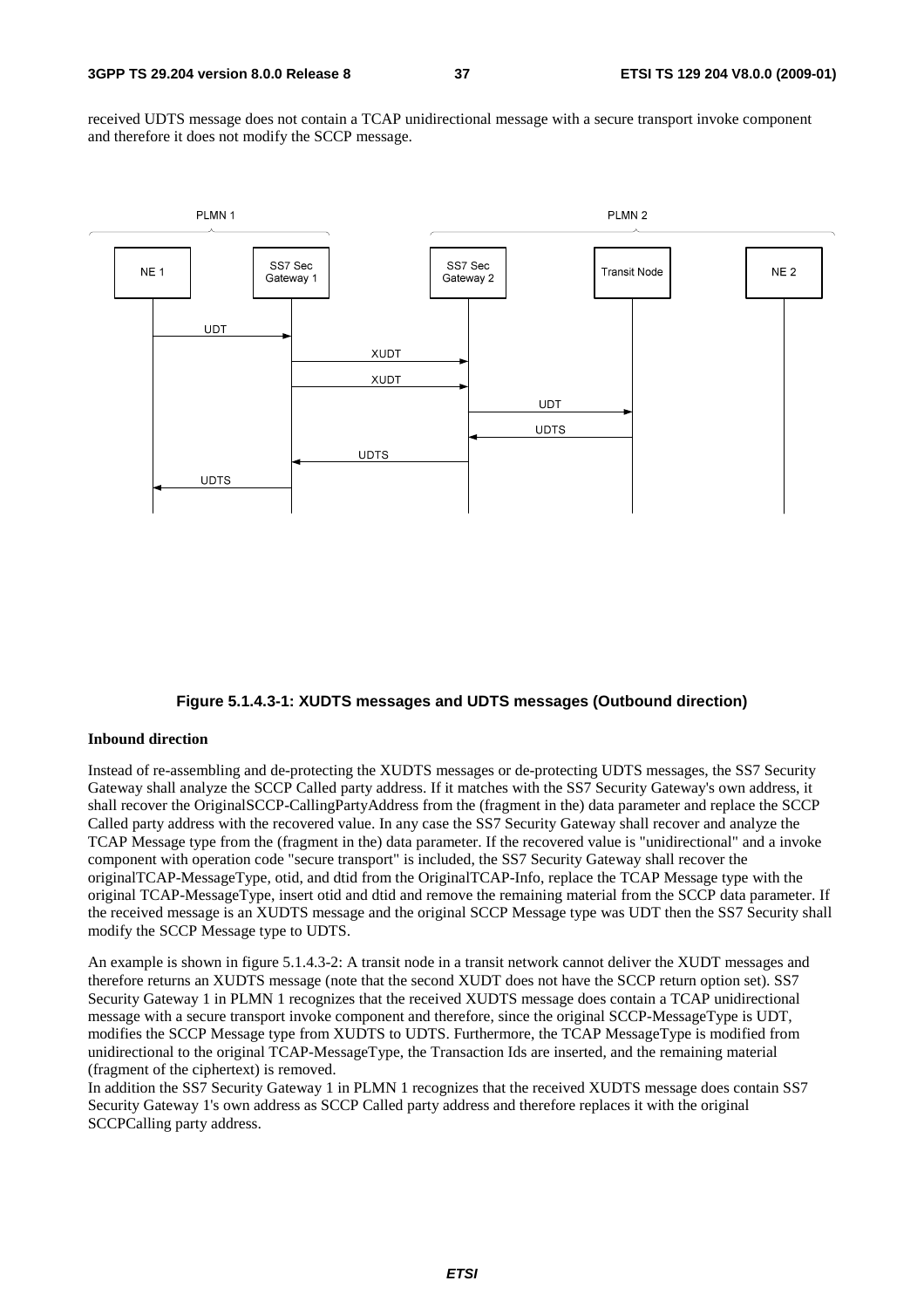

**Figure 5.1.4.3-2: XUDTS messages and UDTS messages (inbound direction)**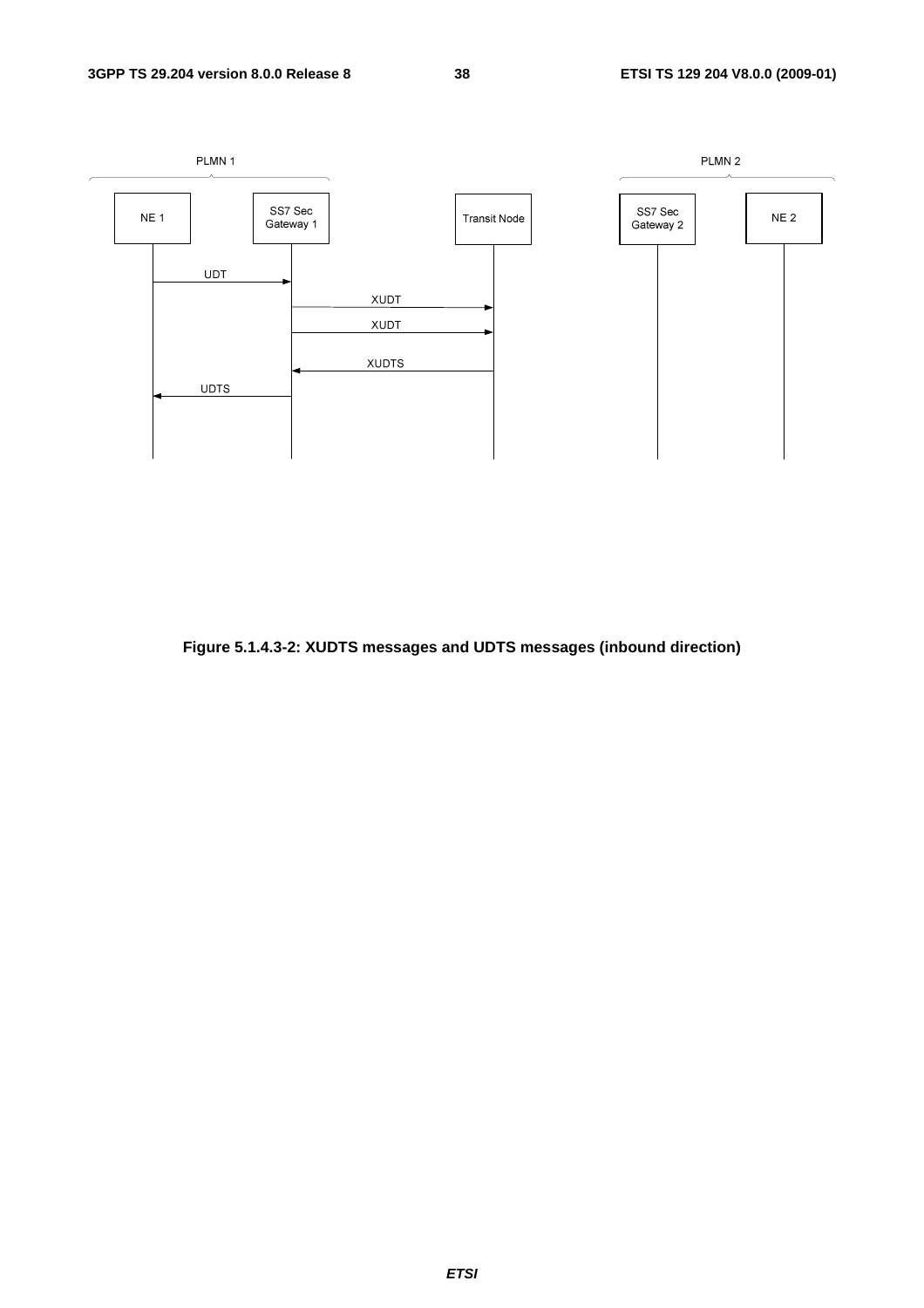### Annex A (informative): Change history

| <b>Change history</b> |       |                 |     |  |                                                    |            |            |  |
|-----------------------|-------|-----------------|-----|--|----------------------------------------------------|------------|------------|--|
| <b>Date</b>           | TSG#  | <b>TSG Doc.</b> | ICR |  | <b>Rev Subject/Comment</b>                         | <b>Old</b> | <b>New</b> |  |
| 2006-06               | CT#32 | CP-060320       |     |  | Approved as version 7.0.0                          | 2.0.0      | 7.0.0      |  |
| 2006-09               | CT#33 | CP-060413 0001  |     |  | Addition of abbreviations and correction of a note | 7.0.0      | 7.1.0      |  |
| 2008-12               | CT#42 |                 |     |  | Upgraded unchanged from Rel-7                      | 7.1.0      | 8.0.0      |  |